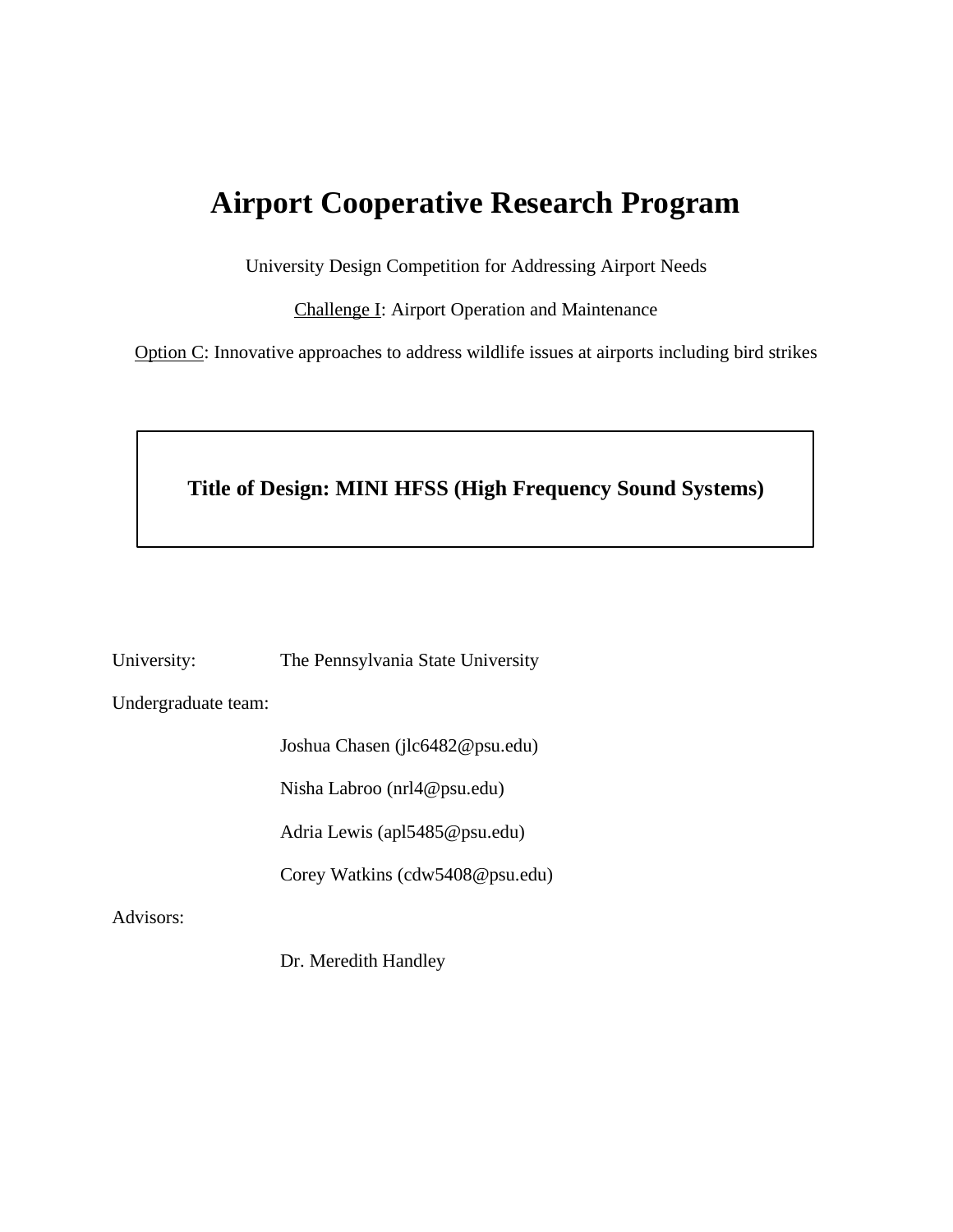## *Executive Summary*

Wildlife-aircraft interactions are a costly and painstaking issue that has caused immense detriment in the past to certain wildlife (mainly bird) populations, human populations, and airplane security. The student team in question wanted to build upon current solutions with a new, innovative product that would take into account costs surrounding bird strikes, bird safety, and most importantly, human safety, by targeting keen bird senses. The team started the research phase by looking for stories revolving around bird strikes, research articles on bird senses, current solutions, and costs that bird strikes regularly cause airlines. We then went through an extensive problem-solving approach consisting of brainstorming, concept selection, rapid prototyping, and a combined decision-making process. After this was completed, we found that one main solution stood out to the team, so we progressed forward with our final solution concept for mini highfrequency sound systems (HFSS). When working on our final solution prototypes, we conducted tests to see if the hypothesized frequency range of 6-9kHz would actually affect birds, and also, we designed each speaker so that the shape will maximize the radius at which the noise travels. While working on the final prototypes, the team completed a cost-benefit analysis with the help of expert advice. This analysis calculated the Net Present Value for the next ten years, assuming a 2.1% inflation rate; from this, we came to find there would be a payback period of just under three years and the project would realize a positive NPV after year zero. Finally, we conducted a risk assessment in order to determine any potential hazards that our selected prototype could house in the future, while looking at actions we could take to mitigate the more dangerous risks. We took these concerns into consideration when conducting all final prototypes, models, and analyses.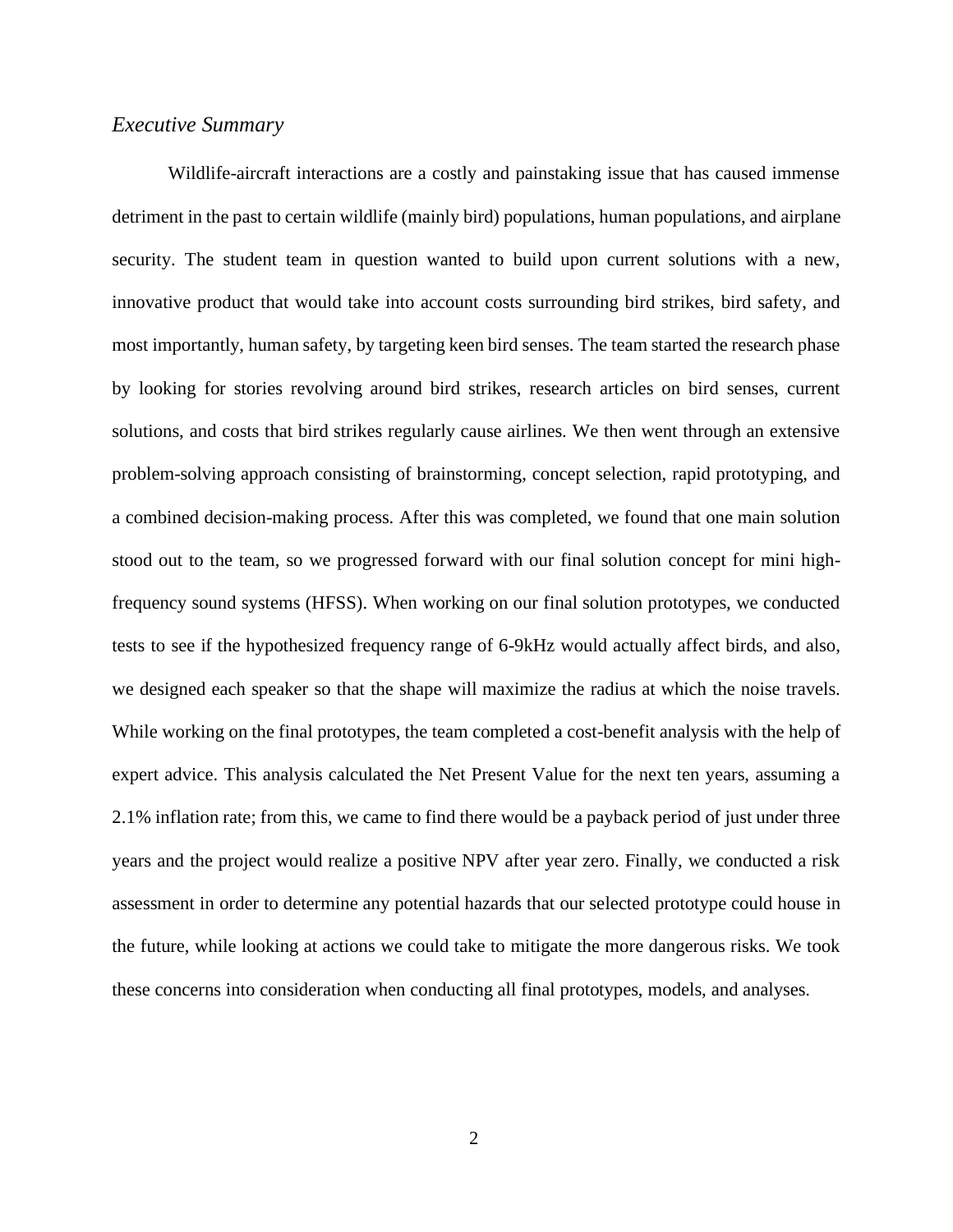# *Table of Contents*

| <b>Problem Statement and Background</b>                         | $\overline{\mathbf{4}}$ |
|-----------------------------------------------------------------|-------------------------|
| <b>Literature Review</b>                                        | 5                       |
| <b>Problem Solving Approach</b>                                 | 6                       |
| <b>Safety and Risk Assessment</b>                               | 10                      |
| <b>Prototyping and Design Process</b>                           | 11                      |
| <b>Interactions with Airport Operators and Industry Experts</b> | 15                      |
| <b>Projected Impacts of Design</b>                              | 16                      |
| <b>Financial Analysis</b>                                       | 16                      |
| <b>Solution Findings</b>                                        | 18                      |
| <b>Appendix</b>                                                 | 19                      |
| A.                                                              | 19                      |
| $B$ .                                                           | 20                      |
| $\mathcal{C}$ .                                                 | 20                      |
| D.                                                              | 21                      |
| E.                                                              | 22                      |
| $F$ .                                                           | 24                      |
|                                                                 |                         |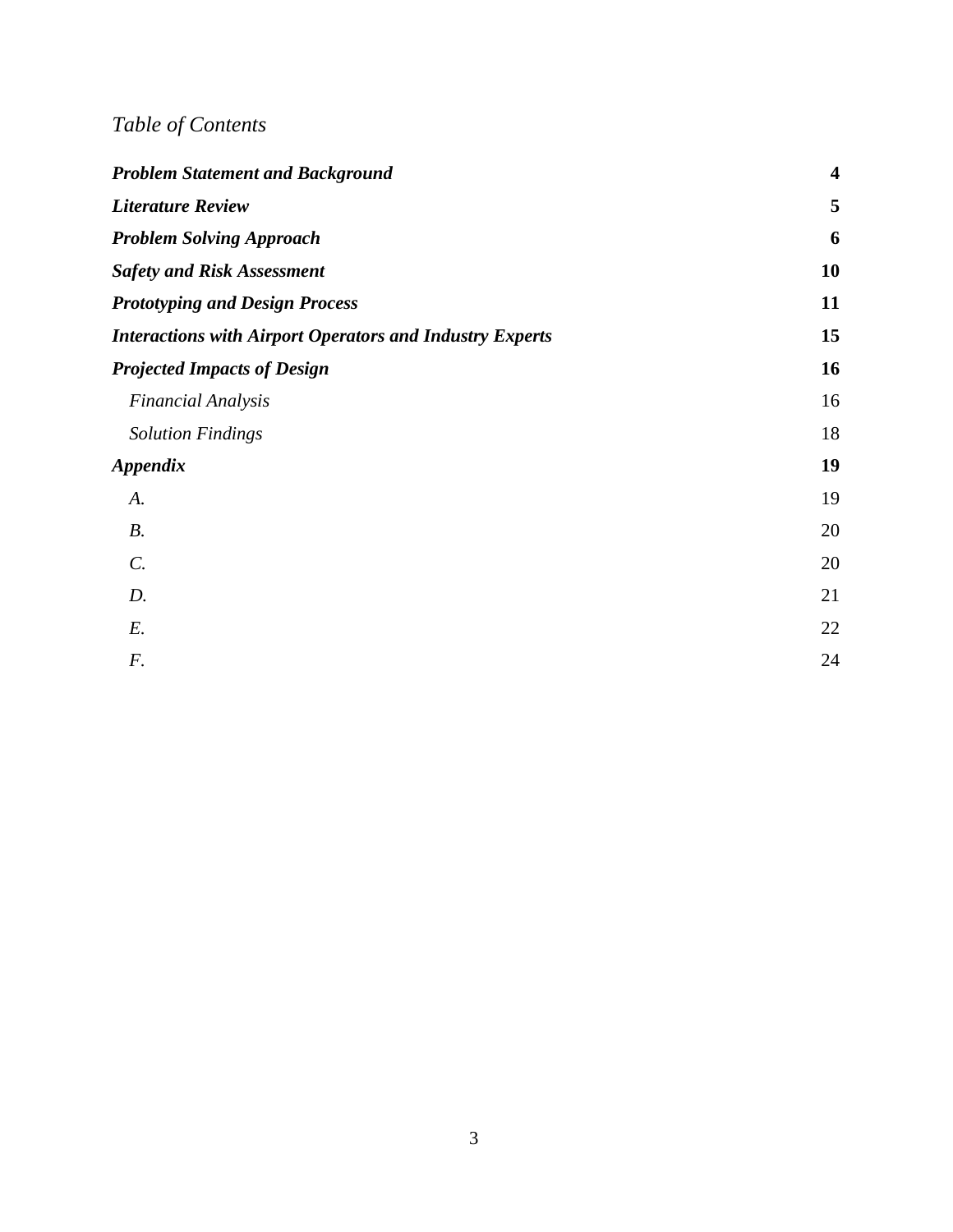#### <span id="page-3-0"></span>*Problem Statement and Background*

The team of undergraduates chose Airport Operation and Maintenance as their challenge, within which the topic of "Innovative approaches to address wildlife issues at airports including bird strikes" was chosen. To us, this topic meant that we would be finding an innovative way to reduce the number of wildlife strikes, and the team chose to focus on bird strikes because we found through research that they are the primary cause of plane damage, amounting to approximately \$155 million USD annually (Anderson et al., 2015). This number stood out to our team as being a huge cost for what seems like such a small thing, and so, we wanted to propose a feasible solution to the problem. Some current solutions around airfields include the use of sonic cannons, lasers, falconry, and possibly killing the birds. Our team decided that we did not want to cause harm to birds, so we opted for a solution that would instead target the senses of birds. After some preliminary research, the team reached out to Sandy Liu, a sound mitigation engineer with the FAA, to gain some insight into how we could better focus our project. As a result of this interaction, the team came up with the following Point of View (POV) statement: "Team 2 heard from Sandy Liu, an aircraft noise mitigation engineer at the Federal Aviation Administration. We were surprised to learn that sound is a powerful tool that has potentially not been utilized to its full potential in airfields. Sound may therefore be a useful way to mitigate property damage due to bird strikes, as long as human and bird safety is ensured. It would be game-changing if we could come up with a technical solution that targets multiple bird senses to reduce bird strikes." This POV statement guided our research and design processes to ensure that our solution would be acceptable to any potential client or stakeholder.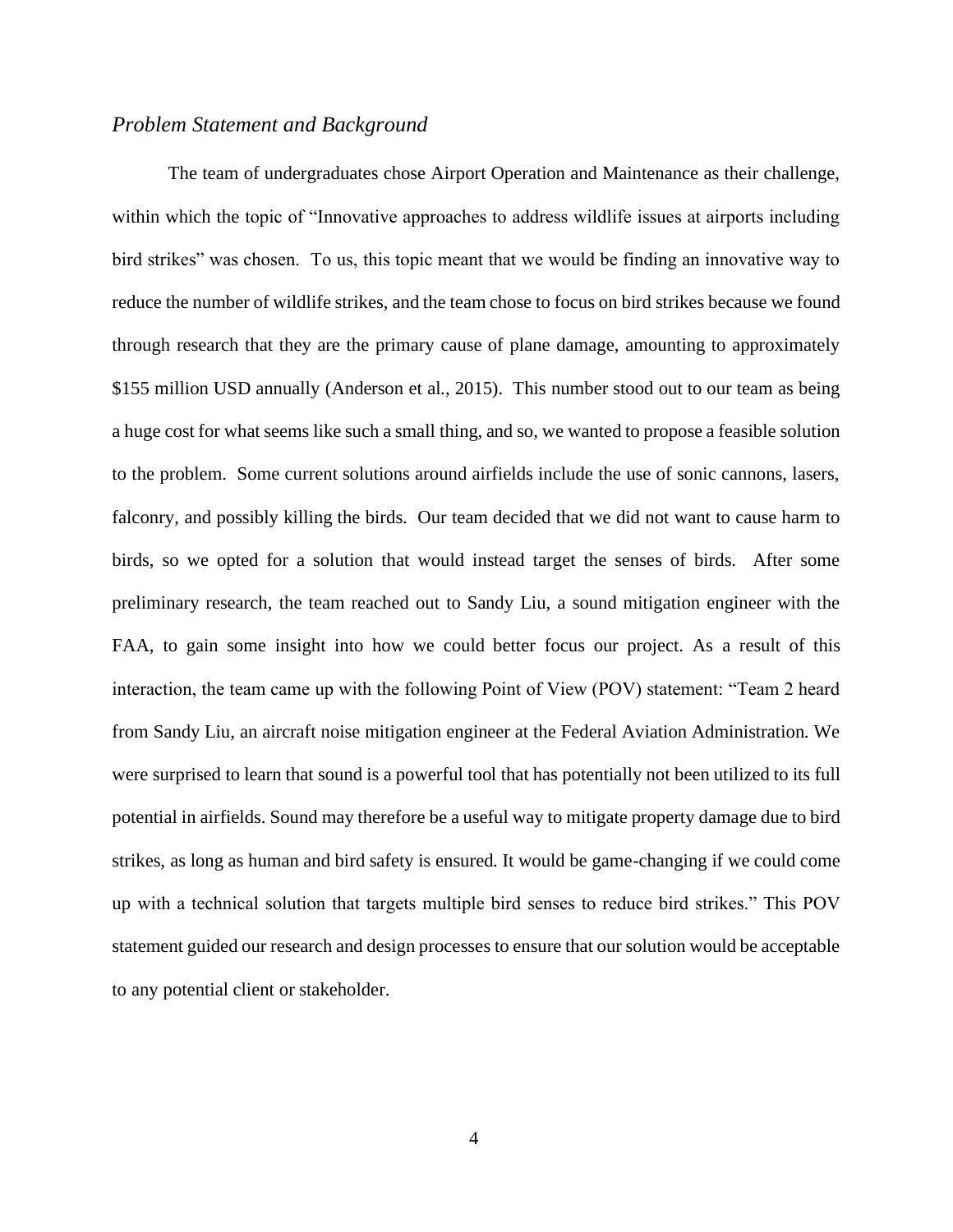#### <span id="page-4-0"></span>*Literature Review*

We started our research efforts by trying to pinpoint how often bird strikes really occur, in order to answer the question, *what is the real-world significance of our project*? We ran into problems in this arena because many bird strikes are unaccounted for. However, while looking at past studies of bird strikes, our team came across one of the most historic landing stories of all time: The Miracle on the Hudson. While a plane was in the air over the Hudson River, it struck a flock of geese and subsequently, lost all engine power. The aircraft was forced to land in the Hudson River and evacuate the cabin members (Greenspan, 2015). After the team read more about this story, we realized that this was in fact an important issue that could have a positive effect on both human and animal life, with an innovative solution.

In reviewing literature with regards to our issue, we found many interesting findings. First, the team read into current solutions that are already in the field of mitigating bird strikes around airports. Presently, solutions exist such as sound cannons, scarecrow-like decals, and robotic falcons, which are essentially drones that look like predatory birds and they chase other birds away from airfields (Rosenberg, 2017). Another solution we found was controlled falconry (Rosenberg, 2017). A falcon was brought in by a handler in this situation to scare off smaller birds and waterfowl. One negative aspect of this solution is that sometimes birds, which are meant to be saved from strikes, actually become prey to a live falcon.

As we continued in the research process, the team looked into the capital effect on aircrafts that were caused by bird strikes. According to Elsevier, airlines are forced to spend approximately \$155 million dollars annually in repairs to airplanes struck by birds (Anderson et al., 2015). This sum could be highly valuable elsewhere if a highly-focused solution were in place.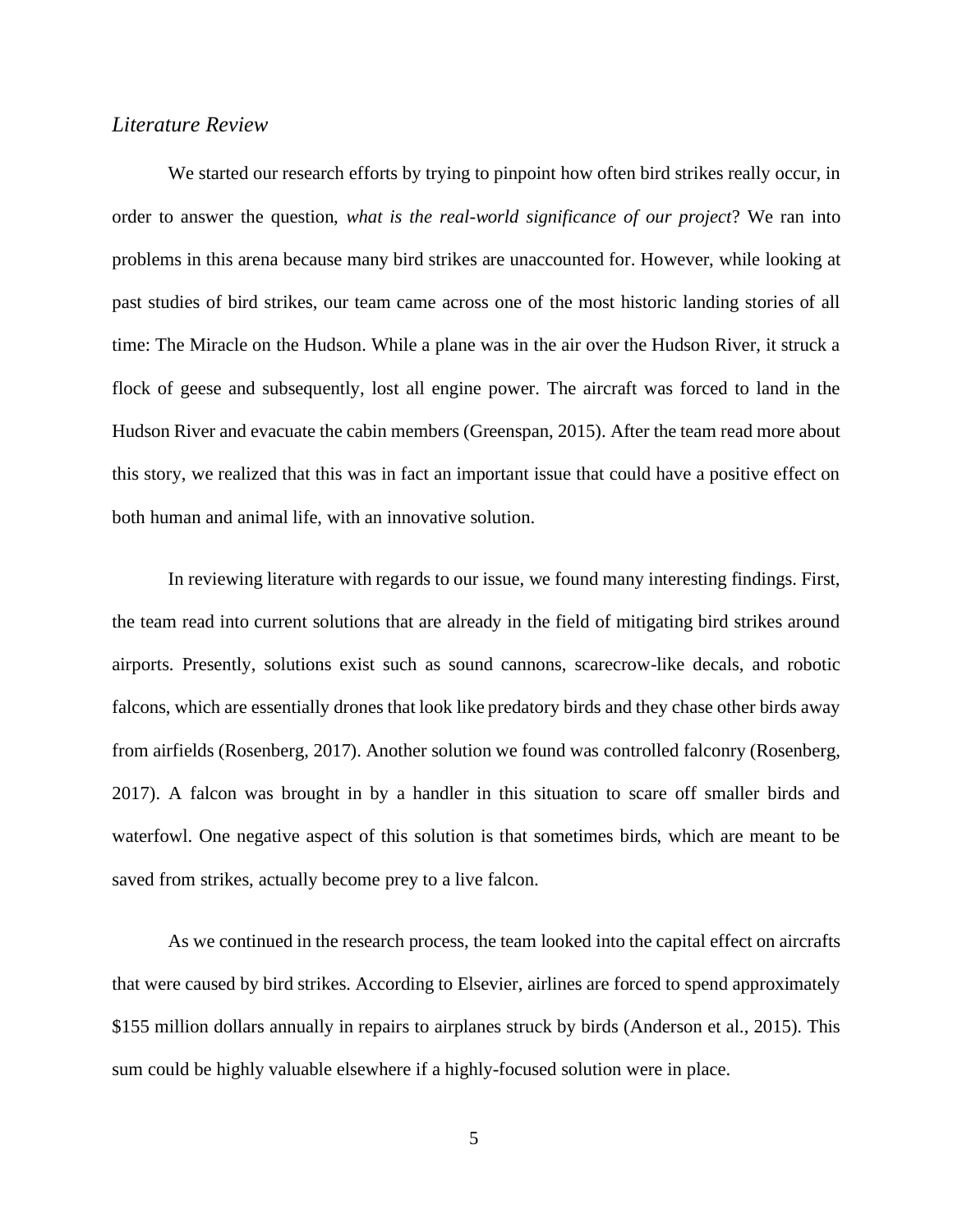While contemplating the solution of using sound around an airfield to fend off birds, we had to see at which frequencies birds reacted. We found that birds do not like being in areas with sound emitted around 6kHz-9kHz because this is a frequency range at which birds can communicate, and not having the ability to communicate with other birds frightens them away (Beason, 2004). After determining this information, it was important for us to see whether or not humans were affected by this frequency of noise, as we took into account the long-term effects of this noise on people in close contact with airfields. We concluded that this frequency range was outside of the normal hearing range of human beings, and additionally, most people working on runways would likely be wearing protective headgear in an effort to protect their hearing ability from the loud engines of aircrafts.

#### <span id="page-5-0"></span>*Problem Solving Approach*

As we moved into the problem-solving portion of the design process, we first held a team brainstorming session, using the Field Guide to Human-Centered Design for direction (IDEO, 2015). We spent a couple of minutes each coming up with as many ideas as we could, no matter how nonsensical they seemed (see Fig. 1 for a visual of the brainstorming process). After this brief brainstorming session concluded, we worked as a team in order to group them into four categories: focus on the environment, cost of damage, cost of time, and airport efficiency.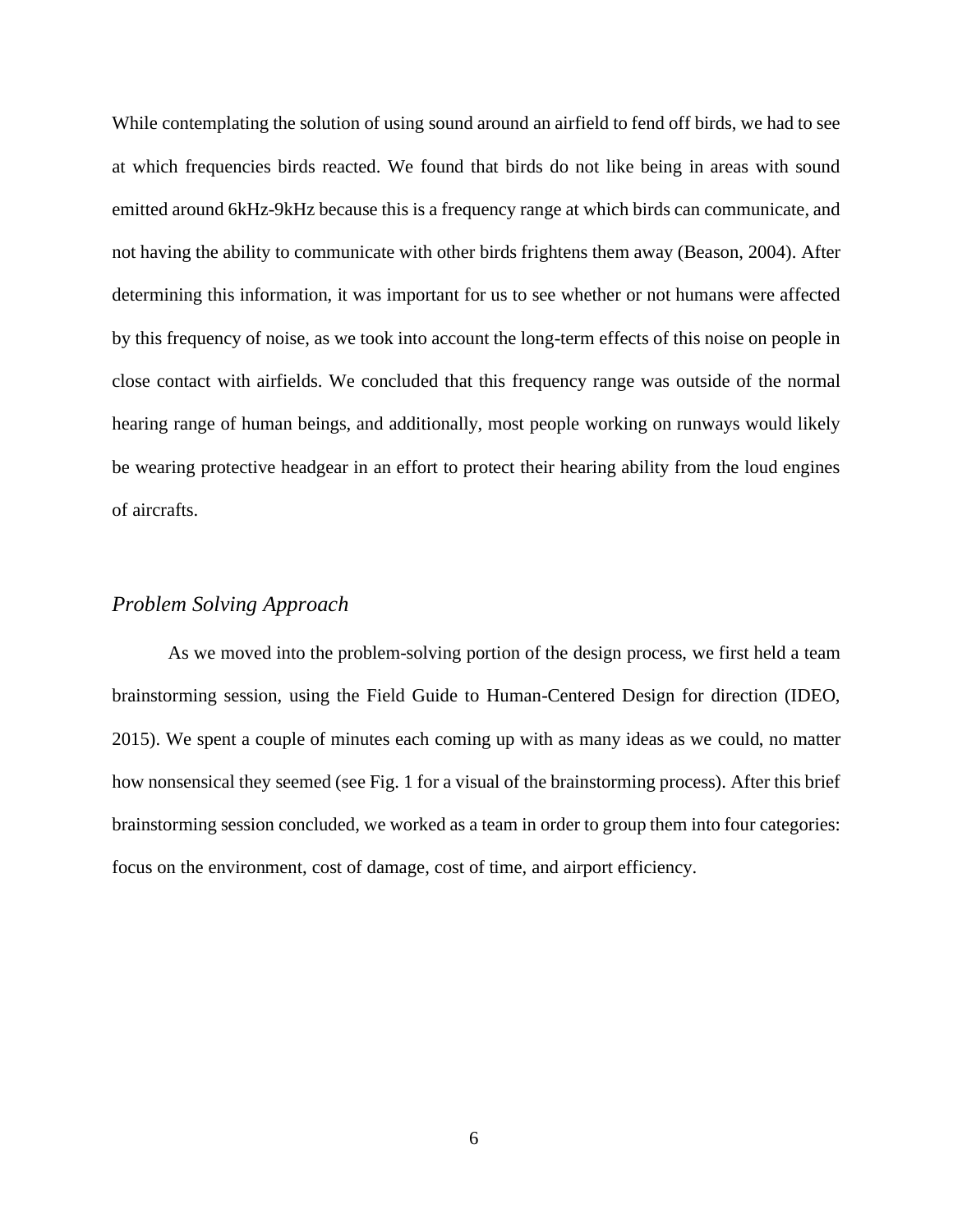

**Figure 1.** Brainstorming Process

Before the rapid prototyping phase, we created a concept selection matrix in which we discussed criteria that we thought was most important for our product. After we determined six pieces of criteria to move forward with, we determined whether or not the idea we were ranking met the selection criteria. If it met the selection criteria, we rewarded the concept with a number one. If it did not meet the criteria, the cell in excel was left blank. After we ranked five brainstorming ideas, the total was looked at, and we then chose to move forward with the three top-ranked concepts into the rapid prototyping stage. These concepts included a drone with a sonic net, stationary mini high-frequency sound systems, and stickers or decals meant to frighten away smaller birds. The concept selection matrix our team utilized can be viewed in Fig. 2.

|                           | <b>Concepts</b>      |                                      |                      |                  |                                               |  |
|---------------------------|----------------------|--------------------------------------|----------------------|------------------|-----------------------------------------------|--|
|                           | Drone with sonic net | Mini-high frequency sound<br>systems | <b>Sticker/Decal</b> | <b>UV lasers</b> | <b>Appealing bird-friendly</b><br>environment |  |
| <b>Selection Criteria</b> |                      |                                      |                      |                  |                                               |  |
| Environmentally friendly  |                      |                                      |                      |                  |                                               |  |
| Cost                      |                      |                                      |                      |                  |                                               |  |
| Low maintence time        |                      |                                      |                      |                  |                                               |  |
| Feasibility               |                      |                                      |                      |                  |                                               |  |
| Originality               |                      |                                      |                      |                  |                                               |  |
| Ease of Implementation    |                      |                                      |                      |                  |                                               |  |
| Total                     |                      |                                      |                      |                  |                                               |  |
| Continue?                 | Yes                  | Yes                                  | Yes                  | No               | No                                            |  |

**Figure 2.** Concept Selection Matrix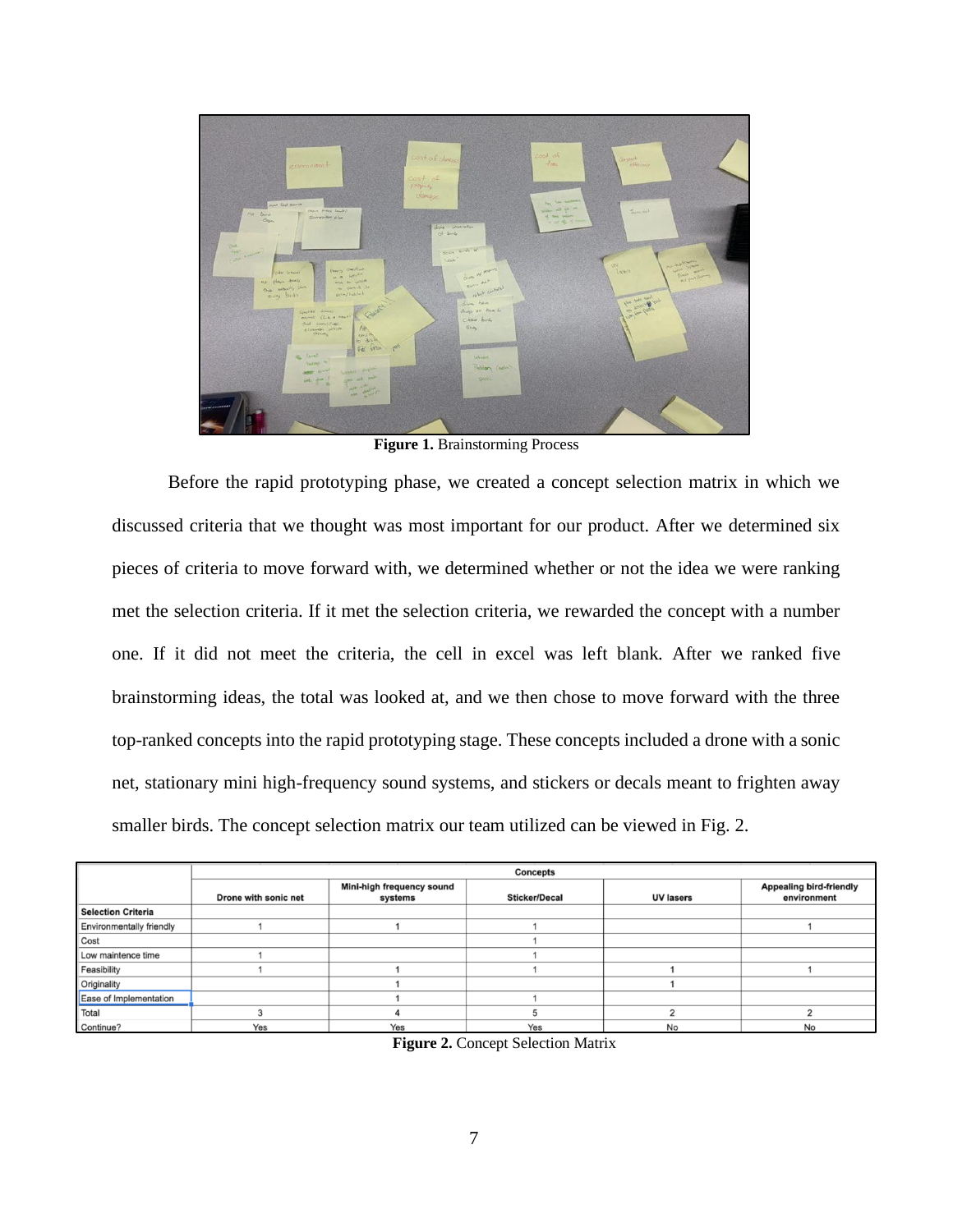After the brainstorming session and concept selection processes were complete, the team continued forward with a rapid prototyping phase. This consisted of models, diagrams, and storyboards designed to illustrate how each solution would work. Due to COVID-19 restrictions, we went through the rapid prototyping process within our homes, so we were limited with what we were able to construct. More information regarding the prototypes is included in the *Prototyping and Design Process* section. When we finished first phase rapid prototyping for the three concepts, we then reached out to our alumnus contact (Kartik Singhal) in order to obtain feedback with regard to our initial designs. After constructive feedback was obtained, we moved forward into second phase prototyping of two designs, the drone with a sonic net attached and the plane with the sticker decals. After prototyping was completed on the three concepts pulled from the concept selection matrix, a weighted decision matrix was the next step for our team.

As the weighted decision matrix was created, we again thought of proper criteria to rank our three prototypes upon. These criteria included: being environmentally friendly, having a low average cost, having a low maintenance time, realizing a high effectiveness, feasible implementation into an airport, and stakeholder preference for our proposed solutions. Weights were then selected as a team in regard to what we thought was most crucial for our product. Effectiveness was deemed most important, followed by low cost and ease of airport implementation, low maintenance time, and finally, stakeholder input and environmental impact. Then, each individual team member went through and rated the three prototypes as we thought were appropriate. Figure 3 shows the weighted decision matrix completed by each team member. Our ratings were based on a one to five scale, and then a weighted score was calculated by multiplying the weight of the selection criteria by the rating given to the prototype. After the weighted score was calculated, each individual score was added up and put into a total score row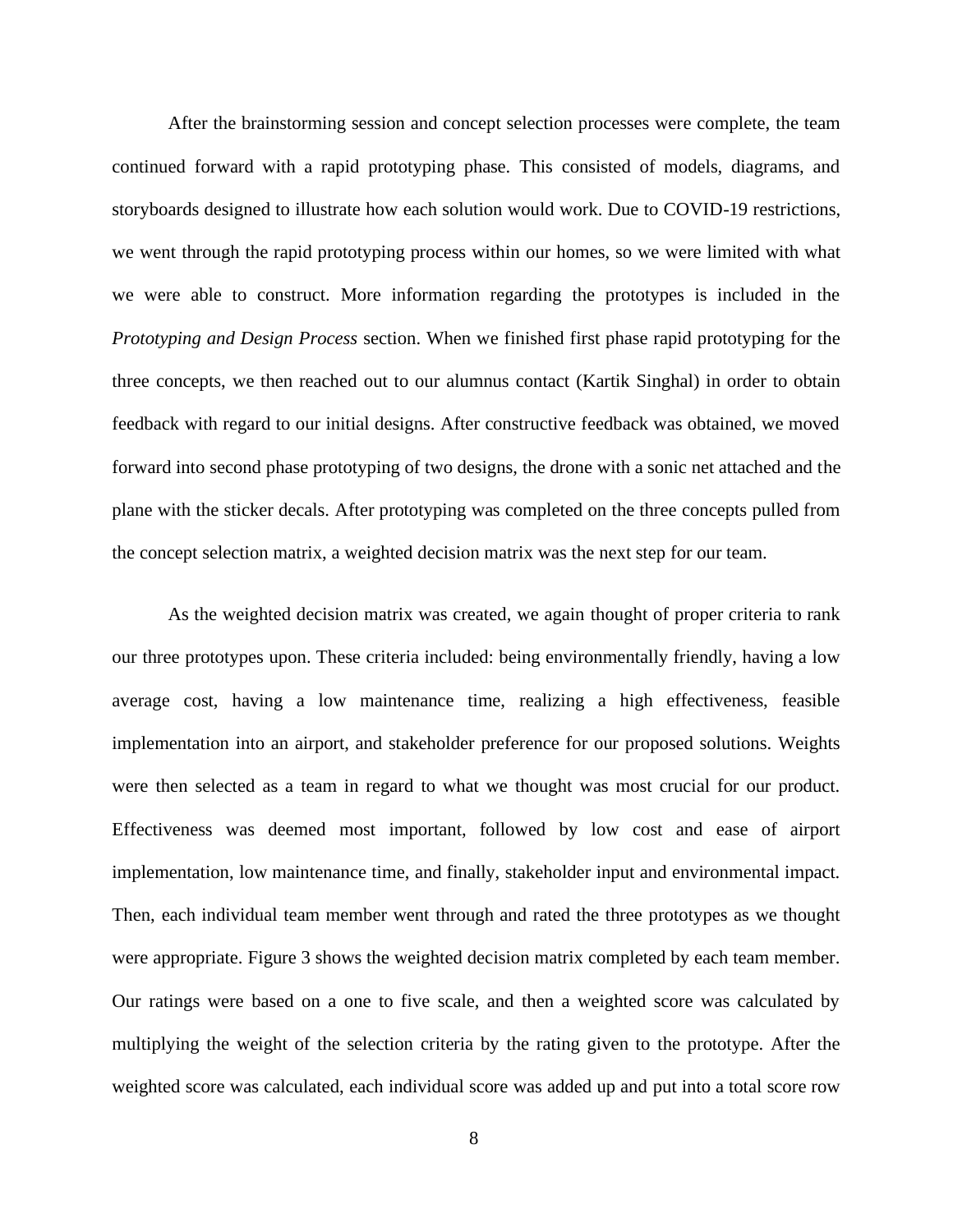which was able to be compared across prototypes. After this was done for all three prototypes, we compared our total scores and found that our individual judgements were largely the same. From this process, we were able to hone in on one prototype, mini high-frequency sound systems, to move forward with into our final tests and design process.

|                                     |                         | <b>Concepts</b>                                              |                       |                         |                                      |                         |                                                                                                                                   |  |
|-------------------------------------|-------------------------|--------------------------------------------------------------|-----------------------|-------------------------|--------------------------------------|-------------------------|-----------------------------------------------------------------------------------------------------------------------------------|--|
|                                     |                         | Mini-high frequency sound<br>Drone with sonic net<br>systems |                       |                         | <b>Sticker/Decal</b>                 |                         |                                                                                                                                   |  |
| Josh                                |                         |                                                              |                       |                         |                                      |                         |                                                                                                                                   |  |
| <b>Selection Criteria</b>           | Weight                  | Rating                                                       | <b>Weighted Score</b> | Rating                  | <b>Weighted Score</b>                | Rating                  | <b>Weighted Score</b>                                                                                                             |  |
| Environmentally friendly            | 3                       | 3                                                            | 9                     | 4                       | 12                                   | 5                       | 15                                                                                                                                |  |
| Low Average Cost                    | 5                       | $\overline{\mathbf{c}}$                                      | 10                    | $\overline{\mathbf{c}}$ | 10                                   | 3                       | 15                                                                                                                                |  |
| Cost of time (low maintenance time) | 4                       | 4                                                            | 16                    | 5                       | 20                                   | 4                       | 16                                                                                                                                |  |
| Effectiveness                       | 6                       | $\overline{4}$                                               | 24                    | 4                       | 24                                   | $\overline{2}$          | 12                                                                                                                                |  |
| Implementation into infrastructure  | 5                       | 3                                                            | 15                    | 3                       | 15                                   | 1                       | 5                                                                                                                                 |  |
| <b>Stakeholder Feasibility</b>      | 3                       | 4                                                            | 12                    | 3                       | 9                                    | 1                       | 3                                                                                                                                 |  |
|                                     | <b>Total Score</b>      |                                                              | 86                    |                         | 90                                   |                         | 66                                                                                                                                |  |
|                                     | Rank                    |                                                              |                       |                         |                                      |                         |                                                                                                                                   |  |
|                                     | Continue?               |                                                              |                       |                         |                                      |                         |                                                                                                                                   |  |
|                                     |                         |                                                              |                       |                         |                                      |                         |                                                                                                                                   |  |
|                                     |                         |                                                              |                       |                         |                                      |                         |                                                                                                                                   |  |
|                                     |                         |                                                              |                       |                         | Concepts                             |                         |                                                                                                                                   |  |
| Adria                               |                         |                                                              | Drone with sonic net  |                         | Mini-high frequency sound<br>systems | <b>Sticker/Decal</b>    |                                                                                                                                   |  |
| <b>Selection Criteria</b>           | Weight                  | Rating                                                       | <b>Weighted Score</b> | Rating                  | <b>Weighted Score</b>                | Rating                  | <b>Weighted Score</b>                                                                                                             |  |
| Environmentally friendly            | 3                       | 4                                                            | 12                    | 4                       | 12                                   | 5                       | 15                                                                                                                                |  |
| Low Average Cost                    | 5                       | $\overline{c}$                                               | 10                    | 3                       | 15                                   | 4                       | 20                                                                                                                                |  |
| Cost of time (low maintenance time) | 4                       | $\overline{2}$                                               | 8                     | 3                       | 12                                   | 4                       | 16                                                                                                                                |  |
| Effectiveness                       | 6                       | 5                                                            | 30                    | 5                       | 30                                   | 2                       | 12                                                                                                                                |  |
| Implementation into infrastructure  | 5                       | $\overline{c}$                                               | 10                    | 3                       | 15                                   | 1                       | 5                                                                                                                                 |  |
| <b>Stakeholder Feasibility</b>      | 3                       | 3                                                            | 9                     | 4                       | 12                                   | 1                       | 3                                                                                                                                 |  |
|                                     | <b>Total Score</b>      |                                                              | 79                    |                         | 96                                   |                         | 71                                                                                                                                |  |
|                                     | Rank                    |                                                              |                       |                         |                                      |                         |                                                                                                                                   |  |
|                                     | Continue?               |                                                              |                       |                         |                                      |                         |                                                                                                                                   |  |
|                                     |                         |                                                              |                       |                         |                                      |                         |                                                                                                                                   |  |
|                                     |                         |                                                              |                       |                         |                                      |                         |                                                                                                                                   |  |
|                                     |                         |                                                              |                       |                         | Mini-high frequency sound            |                         |                                                                                                                                   |  |
| Corey                               |                         |                                                              | Drone with sonic net  |                         | systems                              |                         | <b>Sticker/Decal</b>                                                                                                              |  |
| <b>Selection Criteria</b>           | Weight                  | Rating                                                       | <b>Weighted Score</b> | Rating                  | <b>Weighted Score</b>                | Rating                  |                                                                                                                                   |  |
| Environmentally friendly            | 3                       | 3                                                            | 9                     | 4                       | 12                                   | 5                       |                                                                                                                                   |  |
| Low Average Cost                    | 5                       | $\mathbf 2$                                                  | 10                    | 3                       | 15                                   | 5                       |                                                                                                                                   |  |
| Cost of time (low maintenance time) | 4                       | $\overline{\mathbf{c}}$                                      | 8                     | $\overline{2}$          | 8                                    | $\overline{\mathbf{2}}$ |                                                                                                                                   |  |
| <b>Effectiveness</b>                | 6                       | $\overline{4}$                                               | 24                    | 4                       | 24                                   | $\overline{\mathbf{c}}$ |                                                                                                                                   |  |
| Implementation into infrastructure  | 5                       | 3                                                            | 15                    | 3                       | 15                                   | $\overline{2}$          |                                                                                                                                   |  |
| Stakeholder Feasibility             | 3                       | $\overline{2}$                                               | 6                     | 4.5                     | 13.5                                 | $\mathbf{1}$            |                                                                                                                                   |  |
|                                     | <b>Total Score</b>      |                                                              | 72                    |                         | 87.5                                 |                         |                                                                                                                                   |  |
|                                     | Rank                    |                                                              |                       |                         |                                      |                         |                                                                                                                                   |  |
|                                     | Continue?               |                                                              |                       |                         |                                      |                         |                                                                                                                                   |  |
|                                     |                         |                                                              |                       |                         |                                      |                         |                                                                                                                                   |  |
|                                     |                         |                                                              |                       |                         |                                      |                         |                                                                                                                                   |  |
|                                     |                         |                                                              |                       |                         |                                      |                         |                                                                                                                                   |  |
|                                     |                         |                                                              |                       |                         |                                      |                         |                                                                                                                                   |  |
|                                     |                         |                                                              |                       |                         |                                      |                         |                                                                                                                                   |  |
|                                     |                         |                                                              |                       |                         | <b>Concepts</b>                      |                         |                                                                                                                                   |  |
|                                     |                         |                                                              |                       |                         | Mini-high frequency sound            |                         |                                                                                                                                   |  |
| Nisha                               |                         |                                                              | Drone with sonic net  |                         | systems                              |                         | <b>Sticker/Decal</b>                                                                                                              |  |
| <b>Selection Criteria</b>           | Weight                  | Rating                                                       | <b>Weighted Score</b> | Rating                  | <b>Weighted Score</b>                | Rating                  |                                                                                                                                   |  |
| <b>Environmentally friendly</b>     | 3                       | 4                                                            | 12                    | 4                       | 12                                   | 5                       |                                                                                                                                   |  |
| Low Average Cost                    | 5                       | 3                                                            | 15                    | 4                       | 20                                   | 5                       |                                                                                                                                   |  |
| Cost of time (low maintenance time) | 4                       | $\overline{\mathbf{c}}$                                      | 8                     | 5                       | 20                                   | 4                       |                                                                                                                                   |  |
| <b>Effectiveness</b>                | 6                       | 3                                                            | 18                    | 5                       | 30                                   | $\overline{\mathbf{c}}$ |                                                                                                                                   |  |
| Implementation into infrastructure  | 5                       | 3                                                            | 15                    | 4                       | 20                                   | 4                       |                                                                                                                                   |  |
| <b>Stakeholder Feasibility</b>      | 3<br><b>Total Score</b> | 3                                                            | 9<br>77               | 5                       | 15<br>117                            | 4                       | <b>Weighted Score</b><br>15<br>25<br>8<br>12<br>10<br>3<br>73<br><b>Weighted Score</b><br>15<br>25<br>16<br>12<br>20<br>12<br>100 |  |

**Figure 3.** Individual Decision Matrices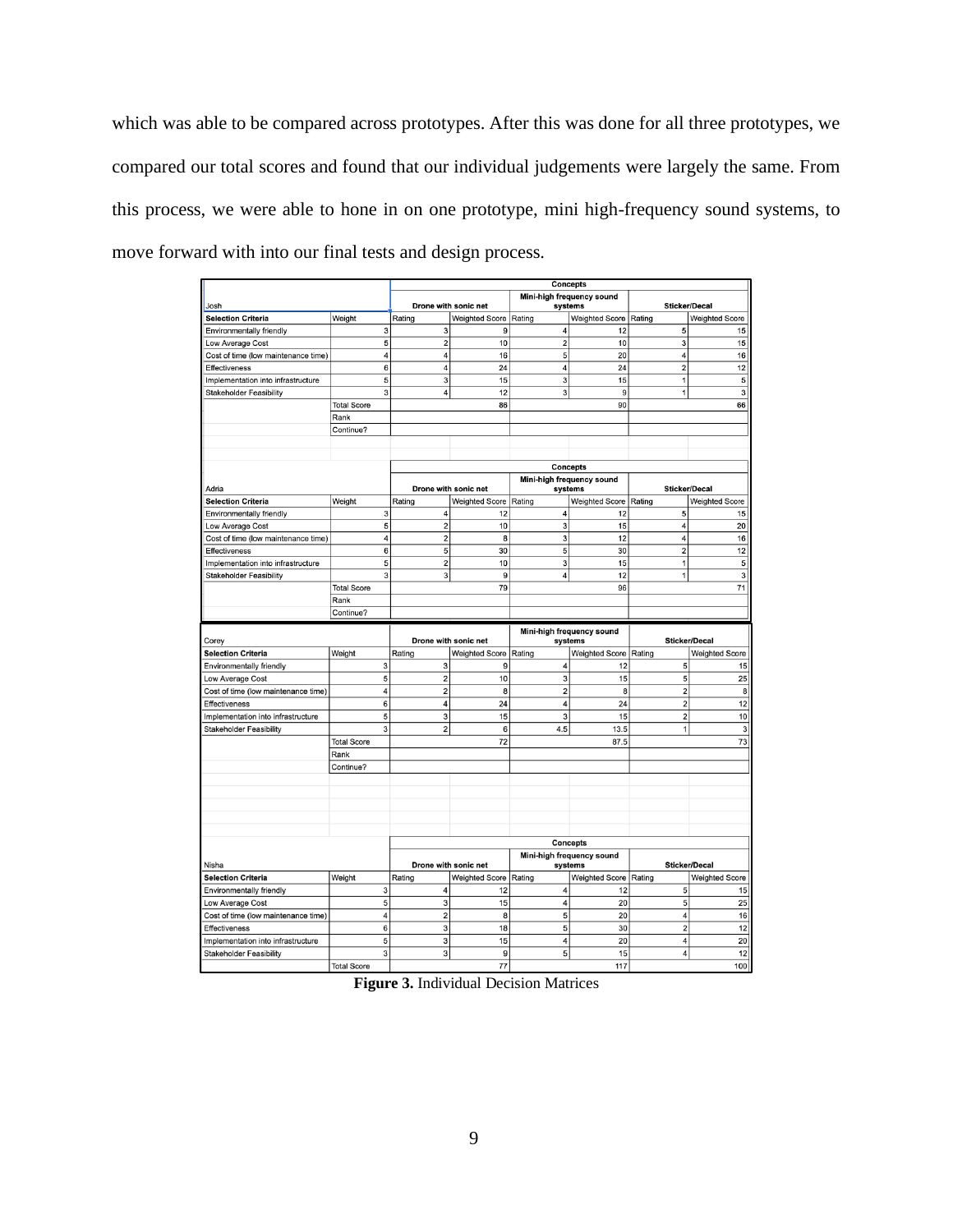### <span id="page-9-0"></span>*Safety and Risk Assessment*

There are some inherent risks about this idea that will take place during installation and during operation. As seen by the risk assessment matrix in Figure 4, there are eight risks the team has come up with through research and brainstorming.

| Severity Likelihood     | No Safety Effect | Minor | Major | Hazardous | Catastrophic |
|-------------------------|------------------|-------|-------|-----------|--------------|
| Extremely Improbable    |                  |       |       |           |              |
| <b>Extremely Remote</b> |                  |       |       | 4,7,8     |              |
| Remote                  |                  |       |       |           |              |
| Probable                |                  |       |       |           |              |
| Frequent                |                  |       |       |           |              |

#### **Figure 4.** Safety and Risk Assessment

The first risk (1) is electrocution. This could happen during installation but is very unlikely. Therefore, its likelihood is extremely improbable but its severity is major because it can cause harm to those installing it, pushing it into the green (safe) region. The second risk (2) is low effectiveness. This could happen while the systems are operating. The likelihood of this occurring is remote and the severity would be minor because there are multiple in place. Therefore, it has been placed in the green region. The third risk (3) is product malfunction. While unlikely, it could have catastrophic consequences if realized. This is therefore in the red (dangerous) region. To mitigate the risk, there will be an emergency battery system in place; this brings the risk into the yellow (moderate) region. Additionally, there will be a sensor inside of each system that alerts someone when it needs to be replaced or fixed. The fourth risk (4) is hearing damage. This refers to damage to humans and any nearby animals. According to our research, the frequencies that our systems run under are not harmful (Kecskes, 2016). Therefore, the likelihood of this happening is extremely small. However, if it is later found to be harmful, it could cause unknown damage, so it has been placed within the yellow region. The fifth risk (5) is unknown installation site conditions. This could be relevant during installation. The likelihood of this occurring is fairly small, yet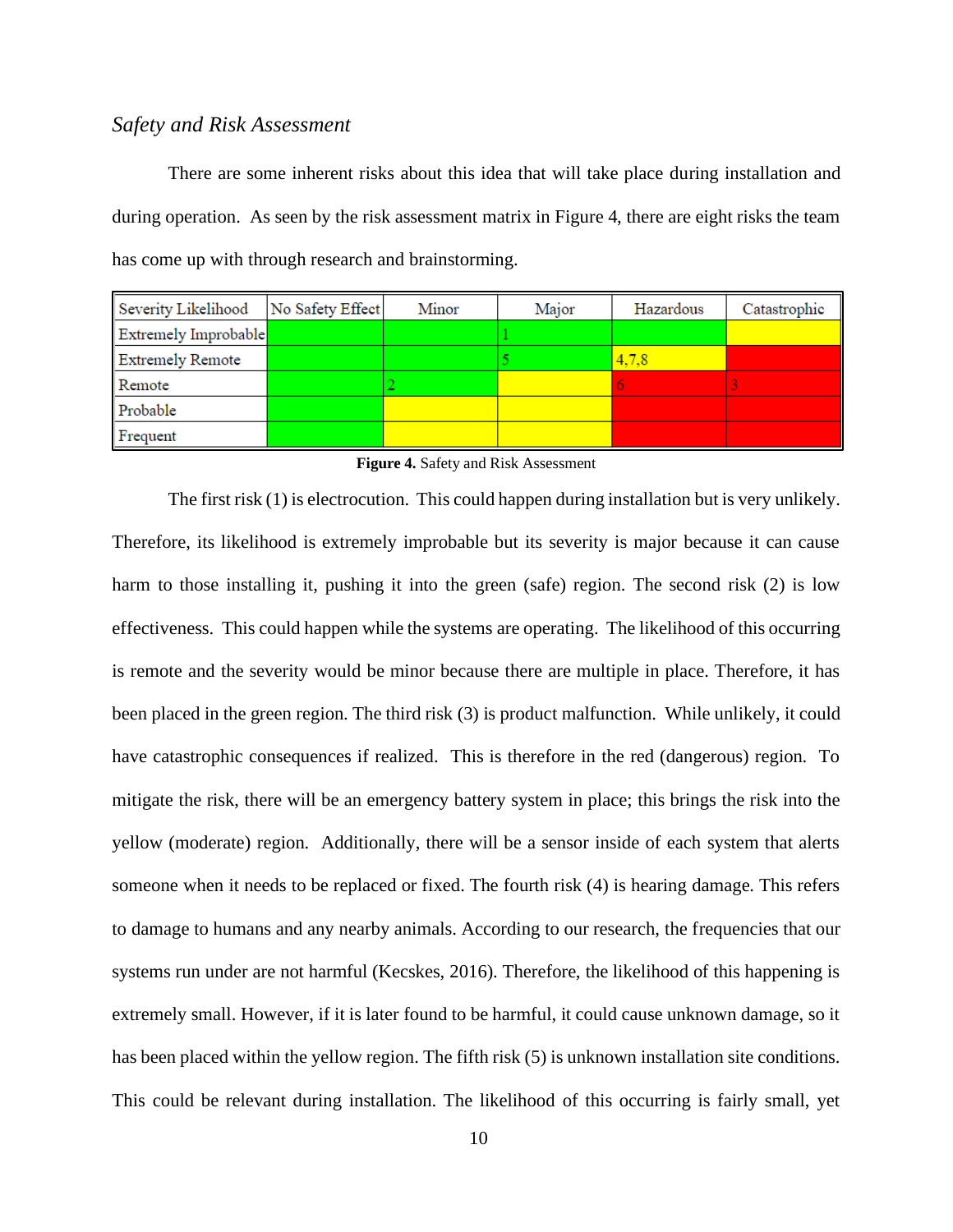possible, and the severity of occurrence would be major because there may be some setbacks due to the unknown topography. Therefore, it is in the green region. The sixth risk (6) is damage to the equipment during installation. This could also happen during installation. This is not too likely but it is possible for (hazardous) damage to occur, so it was originally placed in the red region. To reduce the likelihood of damaged equipment, there will be a routine site inspection before the equipment is installed. This then brings the severity to major, which is in the yellow region. The seventh risk (7) is frequency interruption with ATC/radio communication. The likelihood of this happening is extremely unlikely, according to our research (PHX International Airport, 2018). Additionally, the severity would be hazardous if it did happen, so it was placed in the yellow region. The eighth identified risk (8) is cyber-attack. The risk of a cyber-attack is extremely unlikely but would lead the system into a hazardous situation if frequencies are moved into the radio wave range, causing interference, if disabled, enabling bird strikes, or otherwise, if frequencies can be heard by humans (not dangerous, but complaint-worthy). Therefore, it is in the yellow region.

#### <span id="page-10-0"></span>*Prototyping and Design Process*

After the team brainstormed and honed in on three different concepts, we went into the rapid prototyping process. The concepts that the team selected to continue with are as follows:

- **Drone(s) with a sonic net**
	- $\circ$  A sonic net is a high-pitched sound emitter that interrupts the communication between birds over a certain radius (Swaddle, Moseley, Hinders, & Smith, 2015). For example, it's a bit like being at a loud concert and not being able to hear the person right next to you. This sound-emitting device would be attached to a drone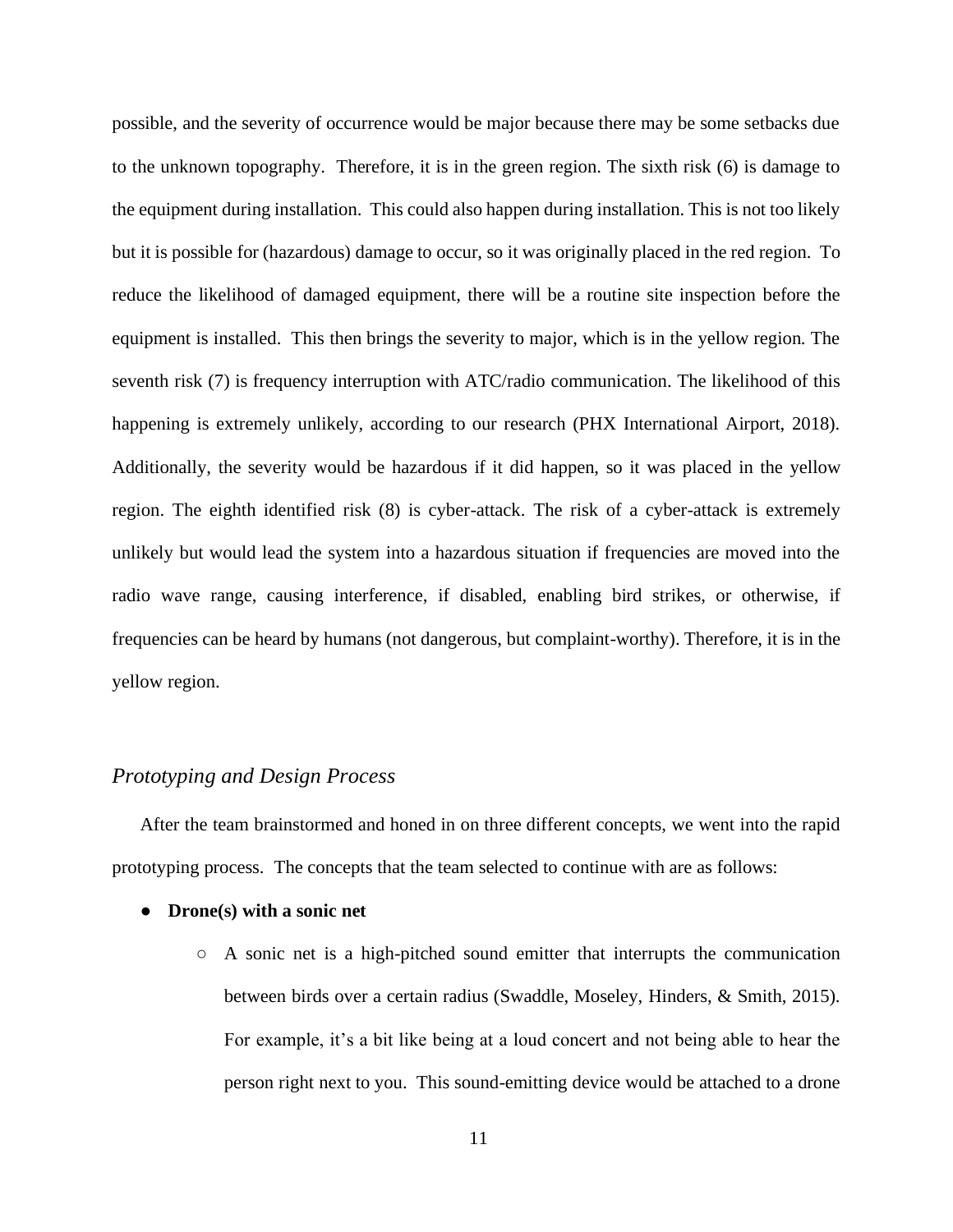and can be used to scare birds away from the surrounding area. It is meant to stay around tree level, so there should not be any problems for planes landing and taking off.

#### ● **Mini high-frequency sound systems**

○ Small sound-emitting speakers, as specified in the sonic net description, would be stationary, lining the entirety of the runway of an airport to keep birds away from an airfield. These systems will create a sonic net, thereby interrupting communication between birds. This frequency will not interrupt that of a radio tower and will not cause audible damage to humans nearby.

#### ● **Plane Stickers/Decals**

○ Stickers or decals can either line the aircraft or the tree line of an airfield. They will either have the colors of flowers that are yellow, white, or black (colors that birds are instinctively afraid of) (Olesen, 2020), or they will make the plane look like a hawk (a predator of the bird). If placed directly on the wing of the plane, the stickers may scare birds away from the engine.

The team first researched different types of rapid prototypes to pursue and evaluated which types of prototyping would best represent each concept to a stakeholder. The team pursued first and second phase prototyping, and then ranked their concepts in order to figure out which to bring to final prototyping. During first phase prototyping, the team sought to pursue a storyboard for the drone with sonic net, a model for the mini high frequency sound systems, and a model for the plane with specific decals.

After first phase prototyping was complete, the team reached out to an ACRP expert contact and an alumnus contact for feedback on the initial prototyping. The feedback we obtained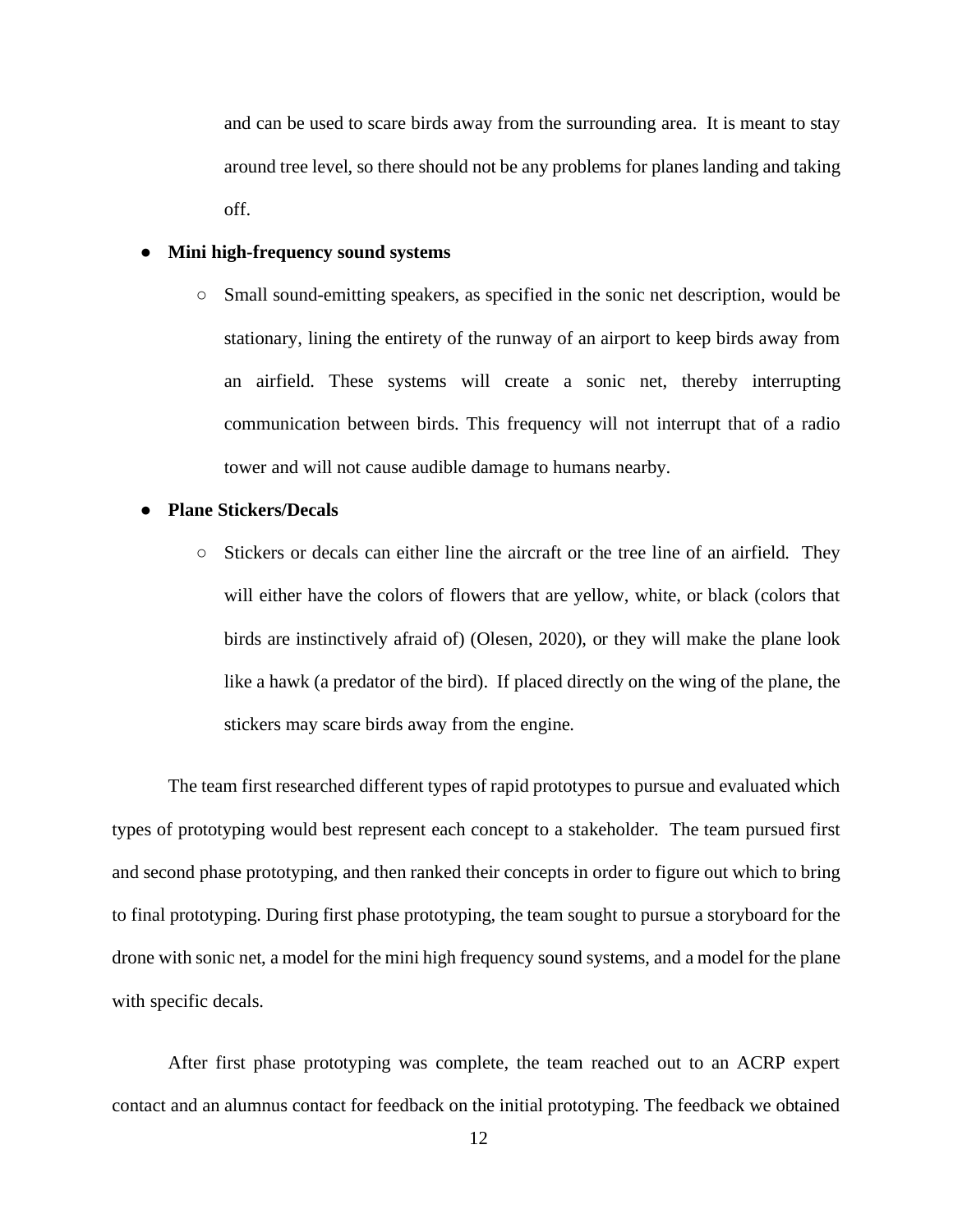led us to make minor changes during the second phase of prototyping. We found that our storyboard for our drone with sonic net needed improvement, that we needed a storyboard for the plane with decal, and that we needed proof of concept for the mini high frequency sound systems. In order to prototype the proof of concept, we created a brief video showing how the systems would work. We used a real speaker at the designated frequency and played it outside for 1 hour, next to a bird feeder. Upon turning the speaker to the appropriate frequency, it scared away the birds and kept them out of the surrounding location.

After second phase prototyping was complete, the team reached out to the stakeholders again for feedback on the next set of prototypes. We then used this feedback within the decision matrix (referenced in *Problem Solving Approach)* to come up with a final concept to pursue in final prototyping. The concept that would be brought into the final prototyping phase was the mini high frequency sound systems. The final prototype and testing consisted of 3 methods of prototyping: (1) a proof of concept through the video, (2) a *SolidWorks* speaker assembly model of how one speaker in the system would look, and (3) a computer model of how the speaker systems would look and work together in an airport runway environment.

- 1. Proof of concept (video): The video used for this prototype was taken from second phase prototyping. The speaker played around a 9Hz frequency, successfully scaring away birds and keeping them out of the location. Upon being played, birds immediately flee the location and stay away. This shows us that our concept we are pursuing is feasible and our researched frequency of operation is correct.
- 2. *SolidWorks* speaker assembly: The following *SolidWorks* model is an accurate representation of how the speaker will look upon implementation (please see Figure 5). The top half sphere of the device will be visible above the ground. The sphere shape of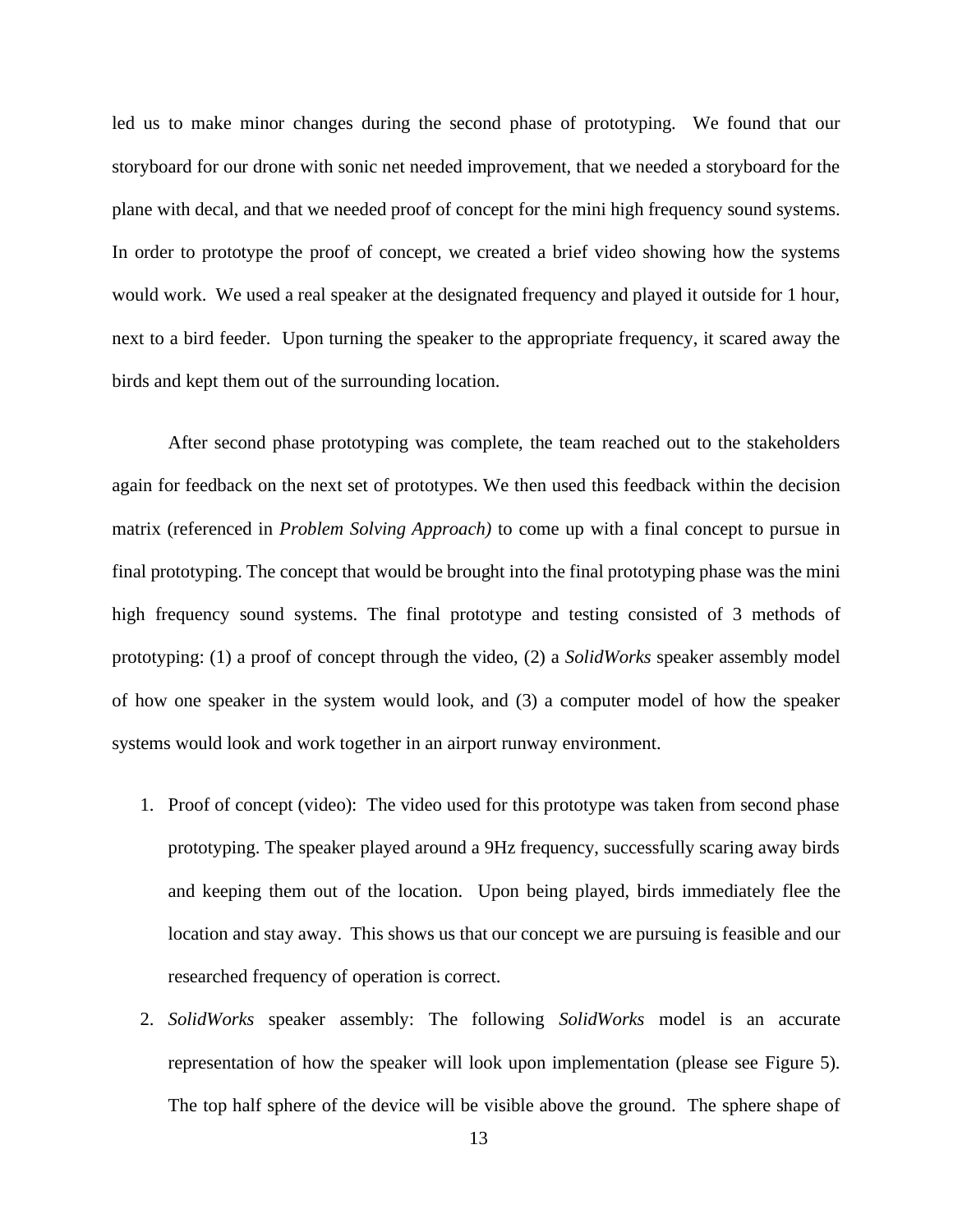the device allows for sound to travel in all directions above the surface. The bottom half of the speaker will be located in the ground. With multiple models of this assembly being used, the sound frequencies from the speakers will overlap and cause interference with bird communications, therefore scaring them and keeping them out of the location.



**Figure 5.** *SolidWorks* Singular Speaker System Model

3. System-runway integration model: The following mapping prototypes (Figures 6 and 7) show how the speaker system will be implemented on and along a runway. Due to the speaker's shape and size, the wavelengths of sound will continuously overlap and keep birds off the runway. As seen in both models, the sound from each speaker dies out radially, but is then overlapped with sound from a new speaker, making it so that there are no grey areas in the systems location of implementation. With many systems integrated into the runway, there will be no lack of frequency along runway areas, and there will be complete interference with bird communication along the runway environment.



**Figure 6.** Description of Speaker System Overlap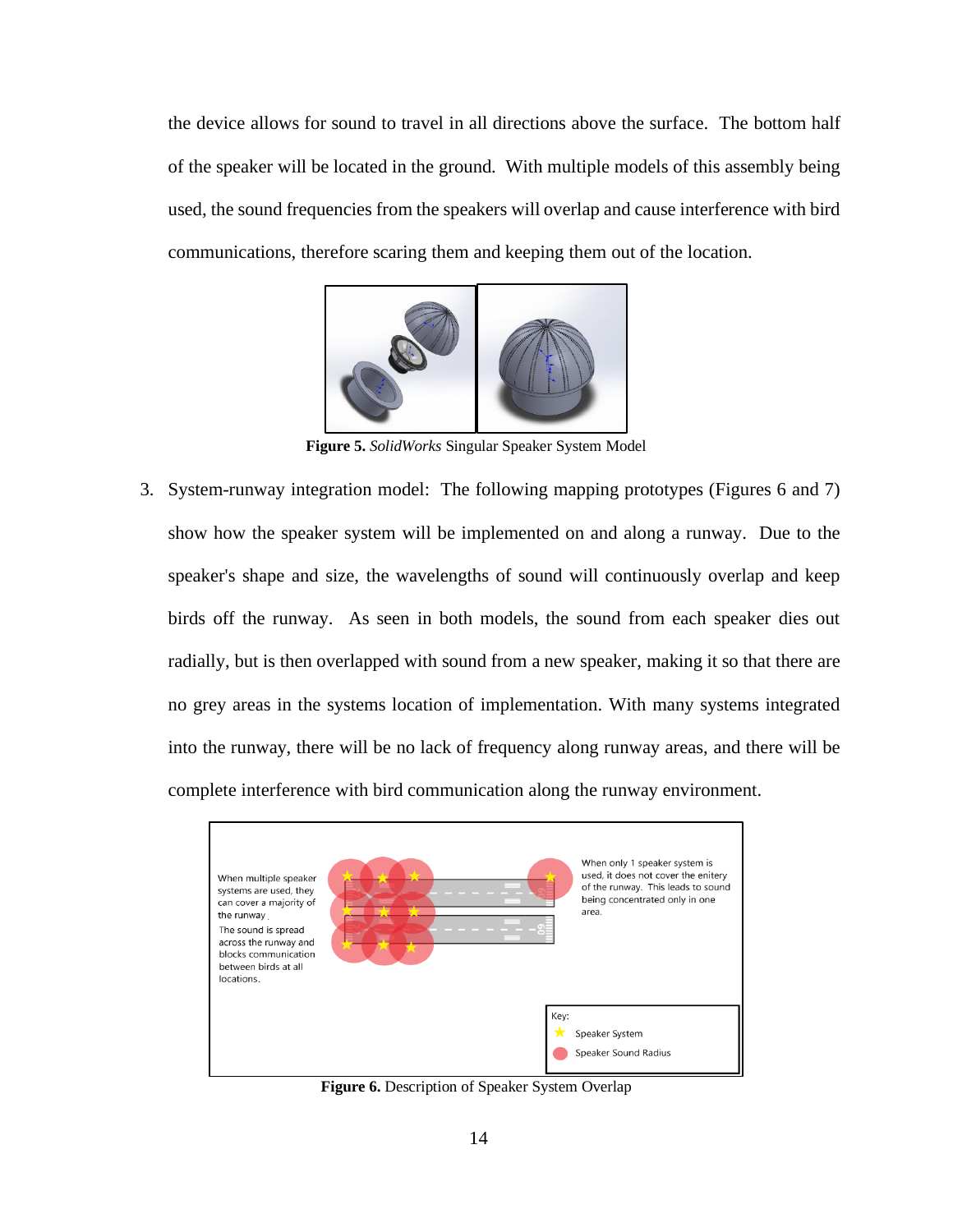

**Figure 7.** Example Placement of Speaker System on Runway

### <span id="page-14-0"></span>*Interactions with Airport Operators and Industry Experts*

This project would not have been possible without the input and advice of several industry experts. Throughout the concept selection and prototyping processes, the team kept in close contact with FAA Sound Mitigation Engineer, Mr. Sandy Liu. Sandy offered key advice about what he thought would work out, as well as his concerns, and this directed our research to ensure that we could address those concerns with a solution that would mitigate risk and encourage facile integration into any airport. He also helped our team develop a Point of View statement.

We owe a huge acknowledgement to Mr. Kartik Singhal, a Manufacturing Development Program Engineer with Cummins Aerospace (and a Penn State alumnus). Throughout all of our researching, planning, designing, and prototyping phases, Kartik gave pertinent and honest commentary on our proposed solutions and design process, he walked us through which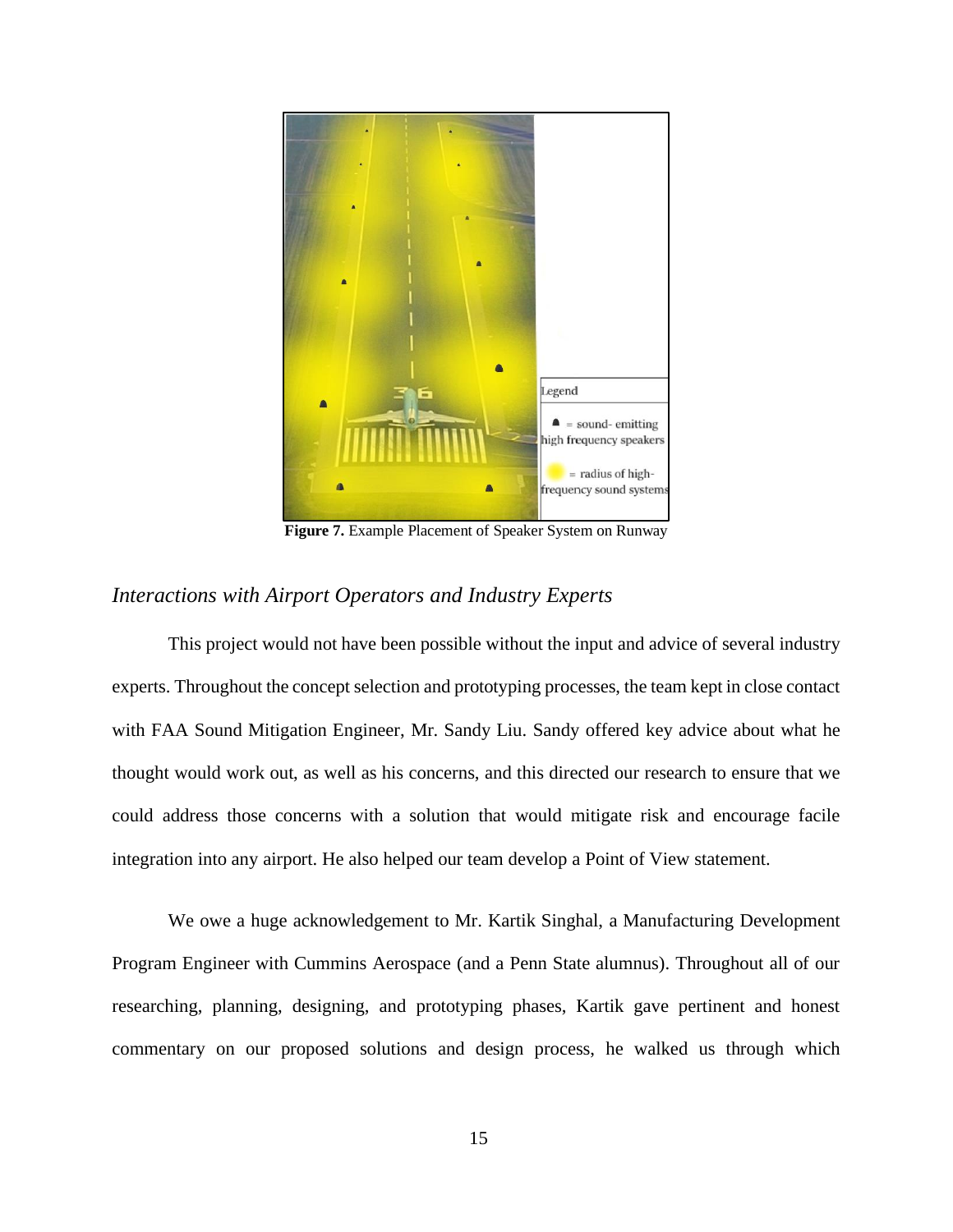prototyping tools would be most appropriate for a research proposal of this kind, and he provided us with feedback on our cost-benefit and risk analyses.

As mentioned in the financial analysis section, the cost-benefit and payback analysis was re-worked to create a more accurate end product, thanks to the expert advice of Jake Lovelace, a financial advisor and franchise owner, as well as Danielle Stauft, a Project Manager with Rosendin Electric, who has a background in airport construction.

## <span id="page-15-0"></span>*Projected Impacts of Design*

#### <span id="page-15-1"></span>*Financial Analysis*

Once the team had decided upon pursuing mini high-frequency sound systems, we set to work on completing a cost-benefit analysis, which is pictured in Figure 8. This analysis shows annual costs per commercial airport in present-value USD, annual USD saved per commercial airport in present-value dollars, as well as a net present value stream up to 10 years into the future (only five of ten years are pictured in Fig. 8). Our calculations show a payback period of just under three years (see Fig. 9) with a positive NPV after year 0. For this analysis, costs were divided into three main categories: physical items, installation, and maintenance. An inflation rate of 2.1% was suggested by Jake Lovelace, a financial advisor and franchise owner, and the team acquired insight into installation times and labor rates with the help of Danielle Stauft, a Project Manager with Rosendin Electric. We were able to significantly cut installation costs by keeping the runway pavement intact and assuming that the speaker system wiring will run under ground, beside the pavement. Benefits for this system include costs that would be saved on average, annually, by mitigating bird strikes as much as possible. These include direct costs to repair aircrafts, fuel saved by reducing jettisoning or idling due to aircraft strikes, and human death or injury compensation.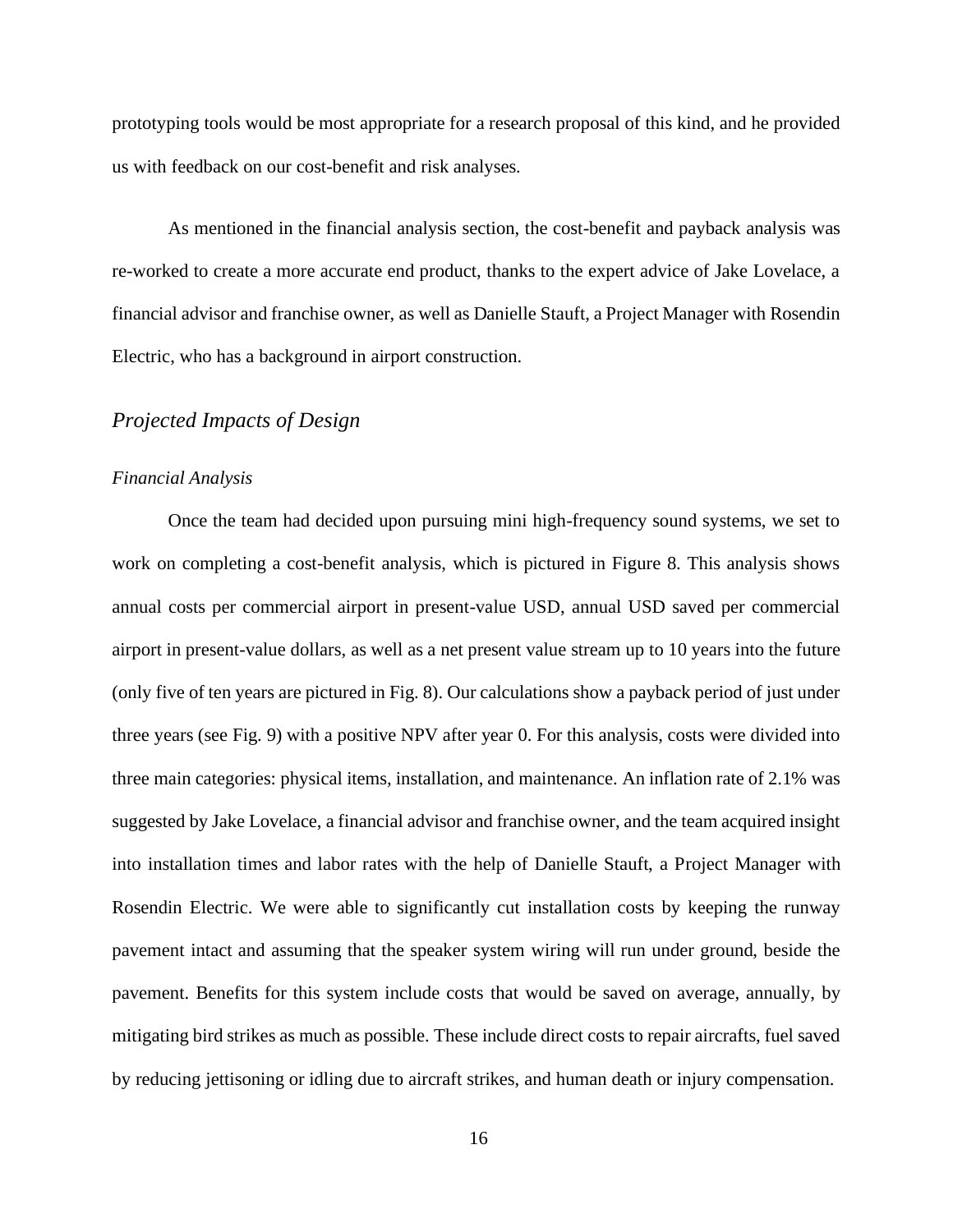| Costs (per airfield)                                                                        |                                                                              | per airport, annually |                                             | Considering 2.1% inflation rate: |                   |             |             |                         |                                                     |
|---------------------------------------------------------------------------------------------|------------------------------------------------------------------------------|-----------------------|---------------------------------------------|----------------------------------|-------------------|-------------|-------------|-------------------------|-----------------------------------------------------|
| Category                                                                                    | Item                                                                         | <b>Total</b>          |                                             |                                  |                   |             |             |                         |                                                     |
| <b>Physical</b> items                                                                       | Wired speakers                                                               | \$23,800.00           |                                             |                                  |                   |             |             |                         |                                                     |
|                                                                                             | Weather protector (indivudal, per speaker system)                            | \$1,700.00            |                                             |                                  |                   |             |             |                         |                                                     |
|                                                                                             | Conduit/ cabling (13,000 ft of UF-B 14/2 outdoor wiring to avoid excavation) | \$8,060.00            |                                             |                                  |                   |             |             |                         |                                                     |
|                                                                                             | Electricity costs to run (per year)                                          |                       | \$854.10 per year                           | \$854.10                         | \$872.04          | \$890.35    | \$909.05    | \$928.14                | \$947.63                                            |
| Installation                                                                                | Labor (10 electricians, 1 engineer, 3 PM, 3 flaggers) (quant: 18 days)       |                       | \$10,400.00 per day (need 18 days)          |                                  |                   |             |             |                         |                                                     |
|                                                                                             | Excavation (Tool rental + labor) (quant: 4 days)                             |                       | \$1,600.00 per day (need 4 days)            |                                  |                   |             |             |                         |                                                     |
| Maintanence                                                                                 | Testing for effectiveness (labor cost- quantity in hours)                    | \$1,200.00 per year   |                                             | \$1,200.00                       | \$1,225.20        | \$1,250.93  | \$1,277.20  | \$1,304.02              | \$1,331.40                                          |
|                                                                                             | Replacement of faulty materials                                              |                       | \$7,500.00 per 5 years                      | \$7,500.00                       | \$7,657.50        | \$7,818.31  | \$7,982.49  | \$8,150.12              | \$8,321.28                                          |
|                                                                                             |                                                                              |                       | \$228,360.00 Annual Costs per airport (PV): | \$230,414.10                     | \$2,097.24        | \$2,141.28  | \$2,186.24  | \$2,232.16              | \$10,600.31                                         |
|                                                                                             |                                                                              |                       |                                             |                                  |                   |             |             |                         |                                                     |
|                                                                                             |                                                                              |                       |                                             |                                  |                   |             |             |                         |                                                     |
| <b>Benefits</b>                                                                             |                                                                              |                       |                                             | Considering 2.1% inflation rate: |                   |             |             |                         |                                                     |
|                                                                                             |                                                                              |                       | Capital saved, assuming a 75%               |                                  |                   |             |             |                         |                                                     |
|                                                                                             |                                                                              |                       | reduction in strikes, annually, per         |                                  |                   |             |             |                         |                                                     |
|                                                                                             | Cost (at estimated ~78% reporting)                                           | Unit                  | airport                                     |                                  |                   |             |             |                         |                                                     |
| Mean direct aircraft repair costs                                                           | \$158,573.00                                                                 | per airport           | \$73,007.88                                 | \$73,007.88                      | \$74,541.04       | \$76,106.40 | \$77,704.64 | \$79,336.44             | \$81,002.50                                         |
| "Other" average costs (i.e. environmental<br>destruction, fuel jettison/ burn/ idling, etc) | \$25,036.00                                                                  | per airport           | \$11,526.71                                 | \$11.526.71                      | \$11,768.77       | \$12.015.92 |             | \$12,268.25 \$12,525.88 | \$12,788.93                                         |
|                                                                                             |                                                                              |                       | Capital saved, assuming a 75%               |                                  |                   |             |             |                         |                                                     |
|                                                                                             |                                                                              |                       | reduction in strikes, annually, per         |                                  |                   |             |             |                         |                                                     |
|                                                                                             | Human wellbeing-related problems at 100% reporting                           |                       | airport                                     |                                  |                   |             |             |                         |                                                     |
| Mean human death compensation                                                               | 0.0005559                                                                    | per airport, annually | \$70.88                                     | \$70.88                          | \$72.37           | \$73.89     | \$75.44     | \$77.02                 | \$78.64                                             |
| Mean human injury compensation                                                              | 0.005565636123                                                               | per airport, annually | \$709.62                                    | \$709.62                         | \$724.52          | \$739.74    | \$755.27    | \$771.13                | \$787.32                                            |
|                                                                                             |                                                                              |                       | Annual USD saved per airport (PV)           | \$85,315.08                      | \$87,106.70       | \$88,935.94 | \$90,803.60 | \$92,710.47             | \$94,657.39                                         |
|                                                                                             |                                                                              |                       |                                             |                                  |                   |             |             |                         |                                                     |
|                                                                                             |                                                                              |                       | <b>MDV</b>                                  | \$1.45,000.00                    | <b>ROS 000 46</b> |             |             |                         | $\cos 704.66$ $\cos 617.25$ $\cos 479.22$ $\cos 22$ |

**Figure 8.** Condensed Cost-Benefit Analysis

| Payback period | Initial project cost | Annual project benefit |
|----------------|----------------------|------------------------|
| 2.701          | \$230,414.10         | \$85,315.08            |

**Figure 9.** Payback Period Analysis

Many assumptions were made in order to get a more accurate model; these assumptions can be viewed in Figures 10 and 11. All assumptions were sourced from industry expert advice, HG Legal Resources Online, and the FAA (Capner, 2018; Dolbeer, Begier, Miller, Weller, & Anderson, 2018). To clarify, a 75% reduction in bird strike mitigation was estimated for this analysis. This was not done due to a lack of conviction in the proposed solution, but rather, to show that even a conservative effectiveness will result in a highly profitable investment.

| Speaker system install: 14 days install, 4 days excavation- no repaving   |
|---------------------------------------------------------------------------|
| Purchase annually: 10 speakers and 10 protectors - assume 10 faulty/ year |
| *Year 0 includes upfront installation costs                               |
|                                                                           |
| *Years 5 and 10 cost significantly more because of replacement of faulty  |
| materials every 5 years                                                   |
|                                                                           |
|                                                                           |
|                                                                           |
|                                                                           |

**Figure 10.** Basic Cost-Benefit Analysis Assumptions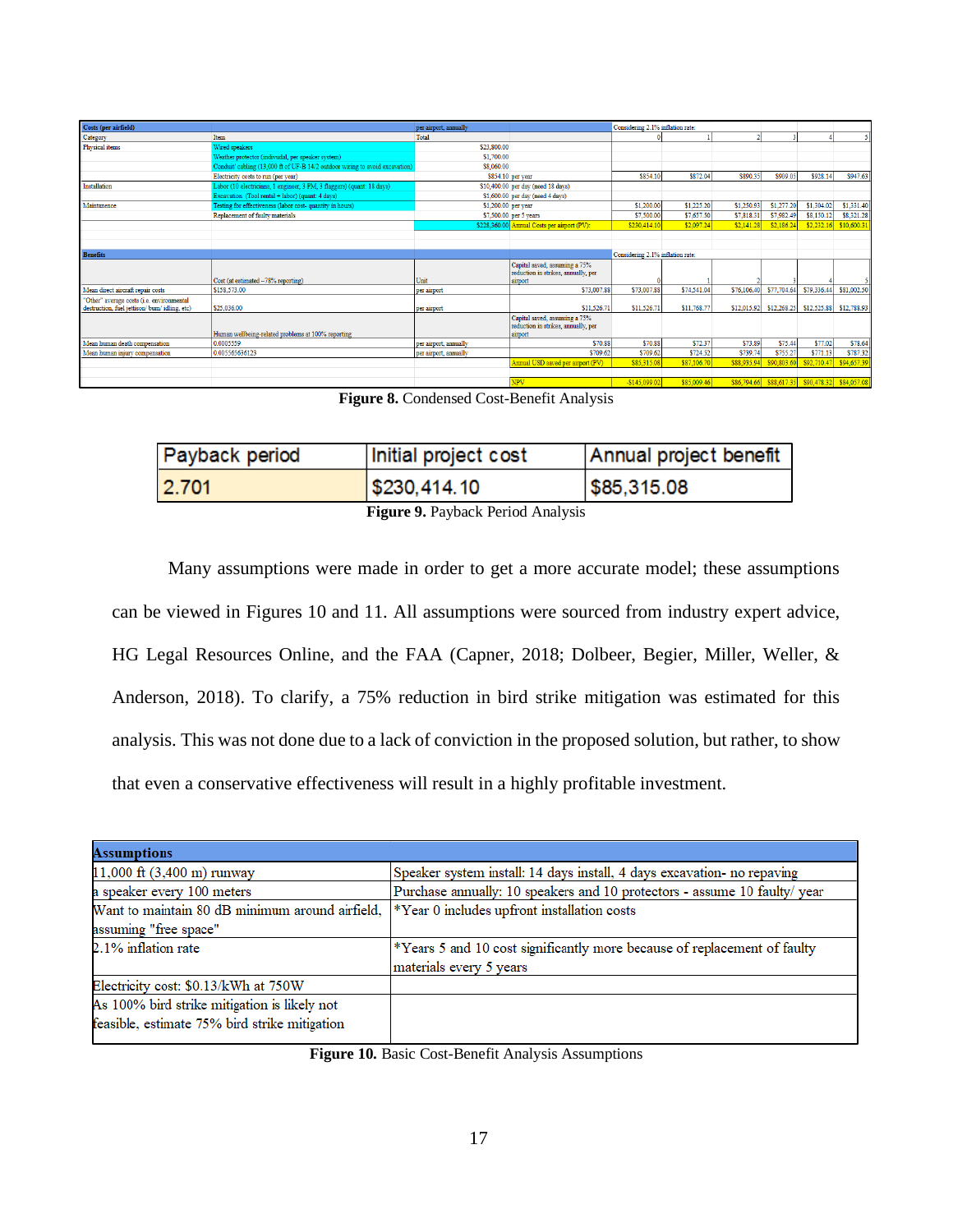| Labor cost Estimations: (source: Danielle Stauft) | Benefits estimations: (source: FAA, Wildlife Strikes1990-2018)                                                                                       |
|---------------------------------------------------|------------------------------------------------------------------------------------------------------------------------------------------------------|
| Effectiveness tests (2 people) - \$75/hour        | Estimated 1,030 reported incidents per year                                                                                                          |
| Excavation (3 people) - \$1100/day                | Estimated 78% incident/ damage reporting in 2018                                                                                                     |
| PM team (3 people) - \$90/hour                    | 33 US human civilian deaths and 319 injuries in 29 years                                                                                             |
| Electricians (10 people) - \$75/hour              | FAA Study based on 2,047 US airports per airport                                                                                                     |
| Certified engineer (1 person) - \$100/hour        | Average \$170,000 per person in compensation for death/ injury<br>(source: HG Legal Resources, The Right to Compensation for<br>Plane Crash Victims) |

**Figure 11.** Specific Labor Cost and Benefit Assumptions

#### <span id="page-17-0"></span>*Solution Findings*

The team concluded that the implementation of the Mini HFSS would reduce the bird presence within the system radius by approximately 75% (Swaddle et al., 2015). This solution is effective in meeting ACRP goals of Design Challenge I: Airport Operation and Maintenance Challenges Option C: Innovative approaches to address wildlife issues at airports including bird strikes. The Mini HFSS solution addresses the damage costs of bird strikes that are applicable to civil, commercial, and military airfields and is highly affordable with a payback period of 3 years. To increase utility of the system, future analysis of the design could include looking into elevating the system so that the system's sound frequency disrupts bird communication at higher altitudes. With further analysis as such, the future reduction of bird presence could increase above 75%.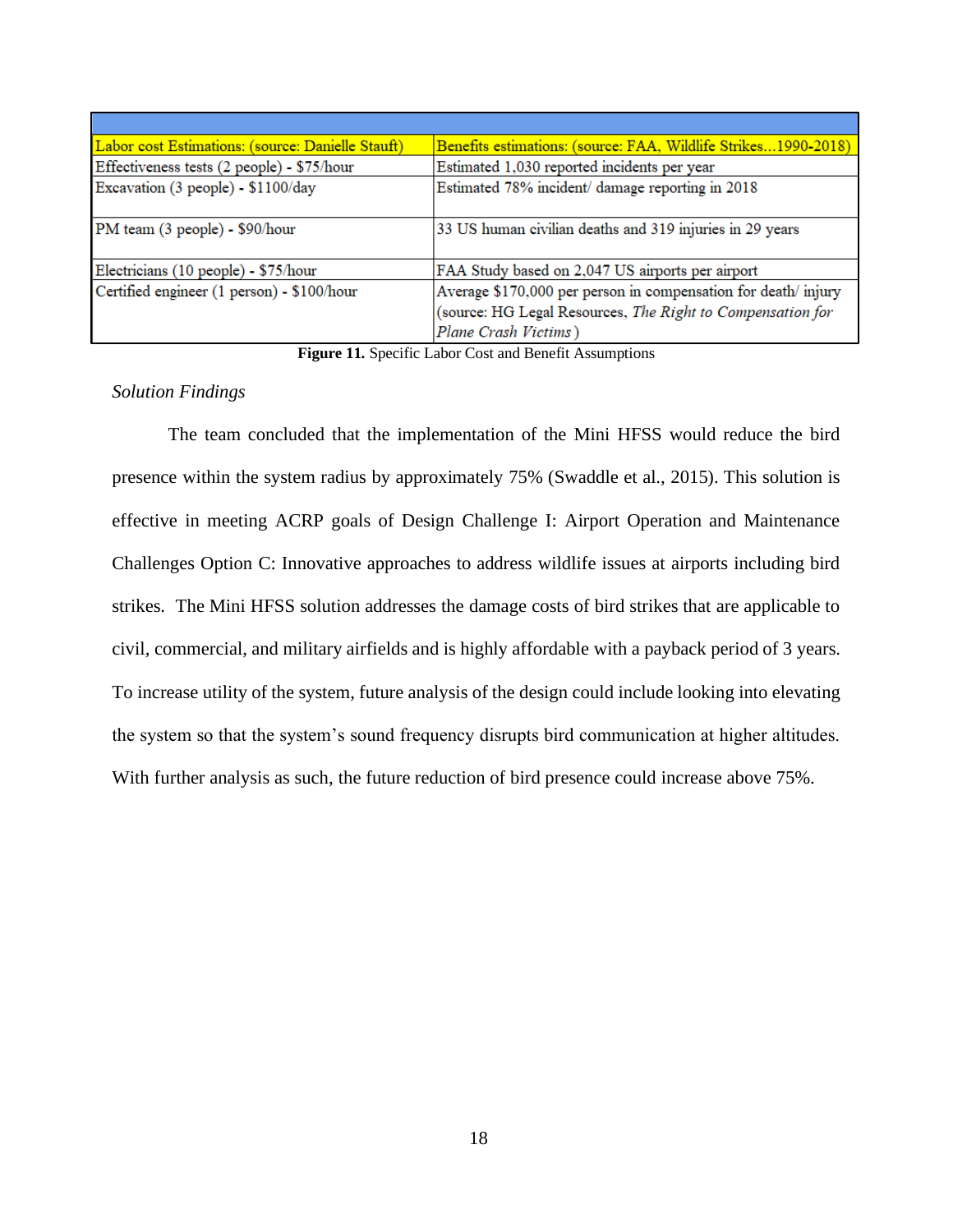# <span id="page-18-0"></span>*Appendix*

# <span id="page-18-1"></span>*A. Contact Information*

- Student Contact Information:
	- i. Joshua Chasen

Nisha Labroo

Adria Lewis

Corey Watkins

Faculty Contact information:

i. Meg Handley, Paul Meister, or Mary Mastellar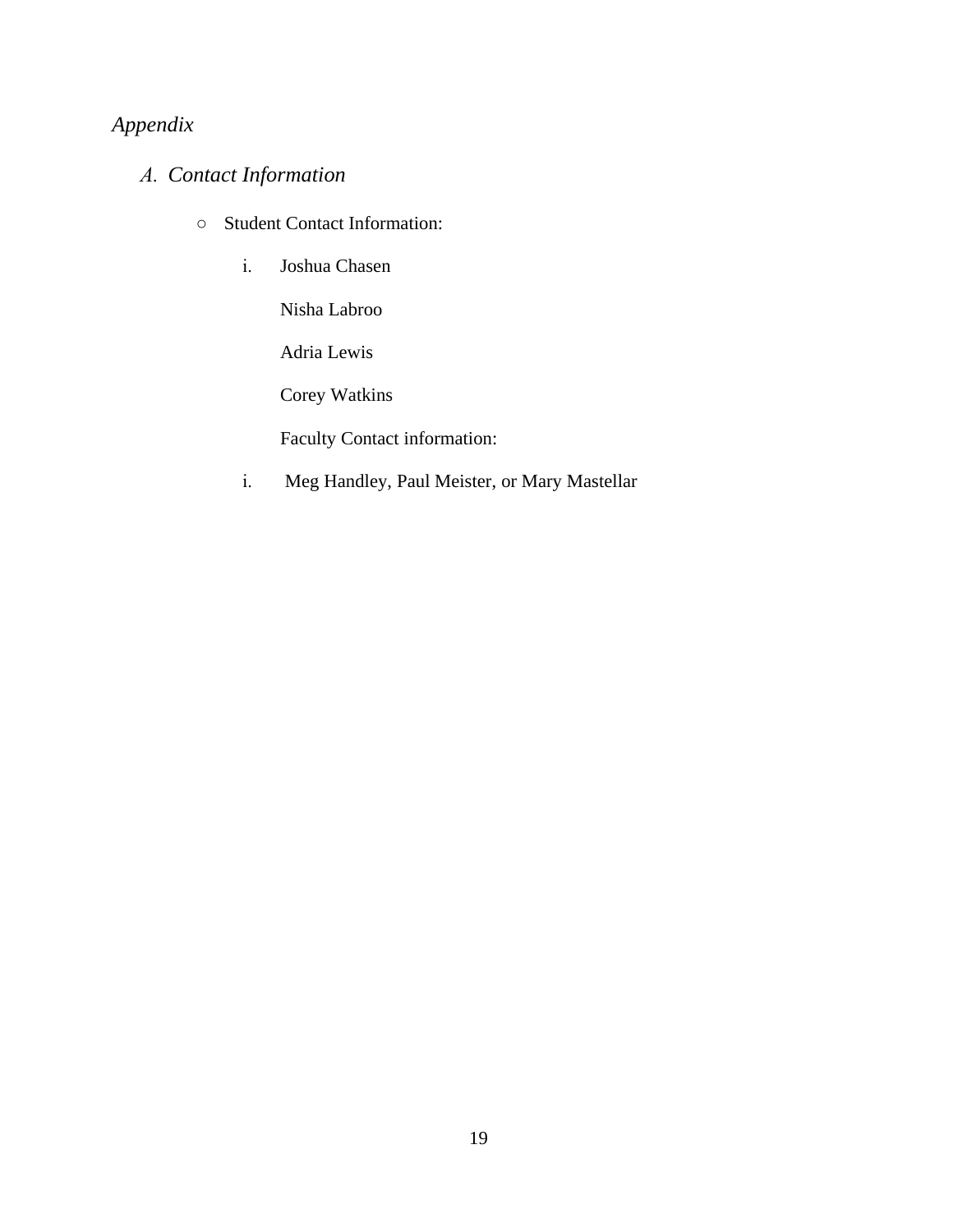#### <span id="page-19-0"></span>*B. Description of the Pennsylvania State University*

*Penn State University is an institution of higher education in Pennsylvania. It houses the college of engineering which includes numerous engineering degrees at both the undergraduate and graduate levels. The college of engineering supports an undergraduate minor in engineering leadership in which undergraduate engineers can build the nontechnical skills to support the great technical skills they are developing through their engineering curriculum. The engineering leadership development program offers students classes in project management, leadership education and development, business basics, and cross-cultural teaming. Students in the minor are dedicated to building these skills in addition to the technical work load required of their discipline's curriculum. The engineering leadership program also offers a graduate program in the form of a master of engineering and an online graduate certificate in Engineering Leadership and Innovation Management.* 

## <span id="page-19-1"></span>*C. Description of Non-University Project Partners*

○ No university partners were involved in the project.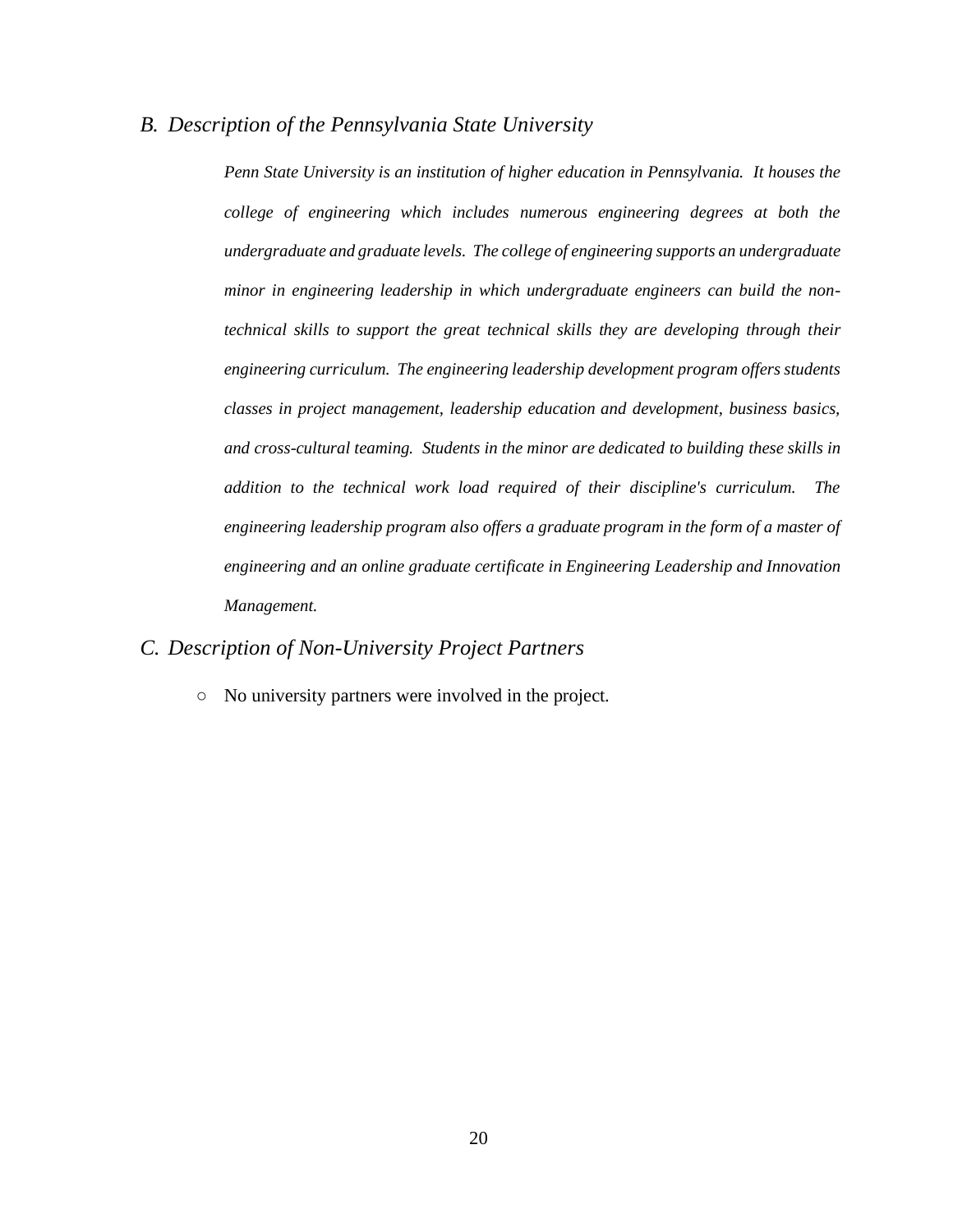## <span id="page-20-0"></span>*E. Evaluation of the educational experience provided by the project*

#### Students

○ Did the Airport Cooperative Research Program (ACRP) University Design Competition for Addressing Airports Needs provide a meaningful learning experience for you? Why or why not?

Yes, this experience offered our team an innovative opportunity to think more broadly as engineers, since we are all from different engineering backgrounds. This competition also taught us a great deal about leadership and project management; organization, delegation, planning, and research are only part of the process. Client satisfaction, feasibility, and expert advice are also crucial in completing an end product of value.

○ What challenges did you and/or your team encounter in undertaking the competition? How did you overcome them?

Our team struggled with following the steps of a compartmentalized design process. In other words, we got so excited about coming up with a solution early on that we skimmed over the research for other, less feasible solutions. As a result, during the initial prototyping stage, we needed to divert some designated prototyping time to research in order to quell a significant concern brought up by expert feedback.

○ Describe the process you or your team used for developing your hypothesis.

The team observed the following structure, as requested by our faculty advisor:

- 1. Frame the design challenge,
- 2. Broadly research the option and identify stakeholders,
- 3. Interview an industry expert to develop a point-of-view statement,
- 4. Brainstorm potential solutions and create concepts,
- 5. Select a concept to pursue,
- 6. Prototype,
- 7. Formalize and test hypothesis
- Was participation by industry in the project appropriate, meaningful and useful? Why or why not?

Industry participation was not only appropriate, meaningful, and useful, but it was absolutely crucial in coming up with a proposed solution that would integrate acceptably well into an airport system dynamic, have a reasonably accurate cost-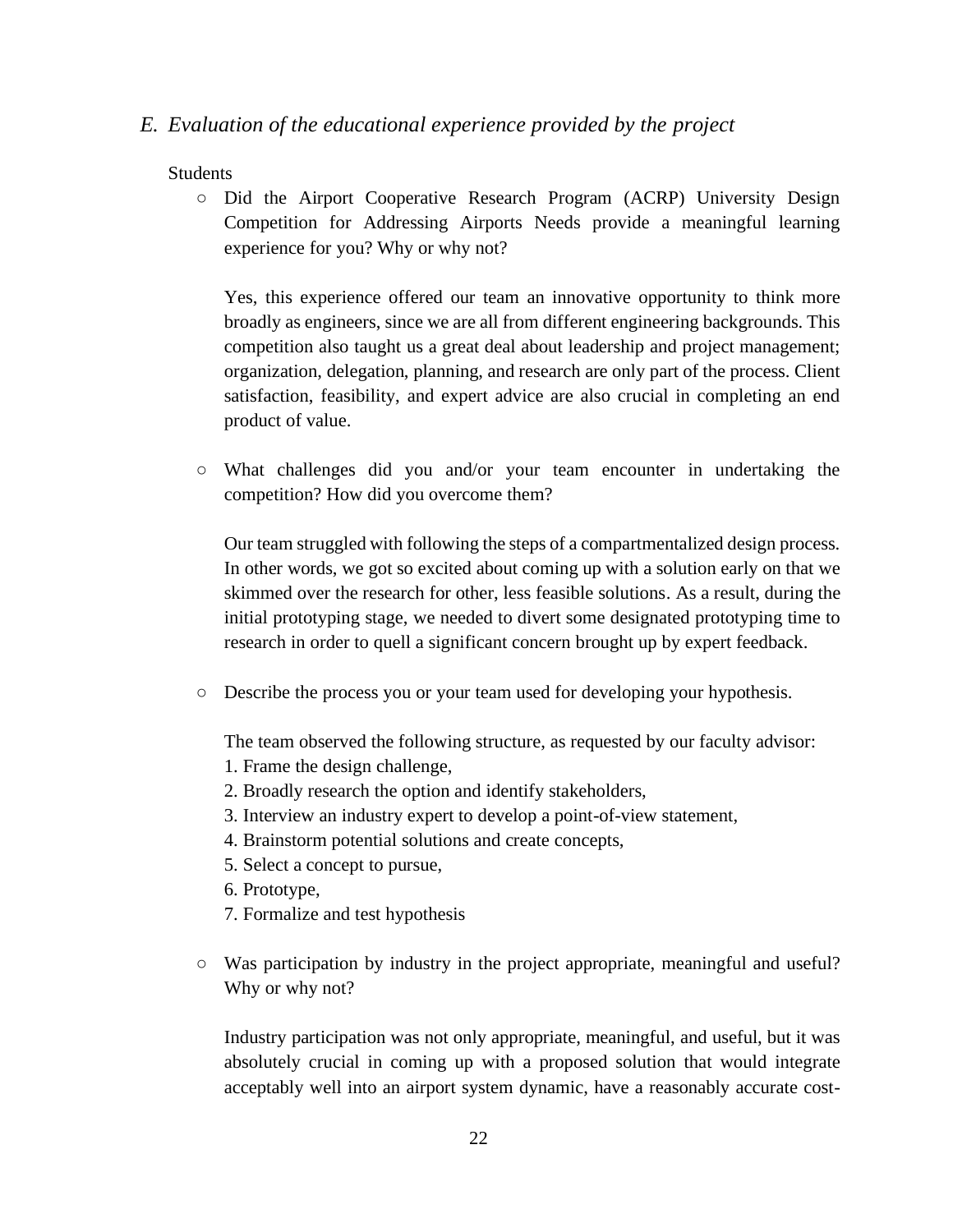benefit analysis, and have the support of industry stakeholders. Without these three things, none of the proposed solutions would be of value. Additionally, we are all students, and very few of us have had experience working in the realm of airports or aircraft management; integrating the experience of industry experts into our project helped create more a realistic and innovative solution.

- What did you learn? Did this project help you with skills and knowledge you need to be successful for entry in the workforce or to pursue further study? Why or why not?
- All of our team members came onto this project with a different skill set, and therefore, we all learned something different. For instance, Nisha, a senior in energy engineering, learned a lot about the distinct needs of airport construction, which may come in handy as she joins the electrical contracting industry in September 2020. Adria, a sophomore in aerospace engineering, learned how she could directly impact her field of work and better protect animals from plane interactions. Joshua, a junior in mechanical engineering, learned how to lead a team in prototyping design. He also learned how to apply his design skill-set to developing a feasible solution in the aeronautical industry. Corey, a sophomore in industrial engineering, learned a good deal about project management in general, and he looks forward to putting this knowledge to use in future projects.

#### Faculty Perspective

○ Describe the value of the educational experience for your student(s) participating in this competition submission.

Students in our leadership course are learning how to lead within the engineering context. This project provides an exceptional and organized experience for our engineering students to apply the knowledge and their personal leadership style as they lead their teams throughout the semester. The challenges provided mimic a real-world experience giving students an opportunity to practice both technical and non-technical problem-solving skills.

○ Was the learning experience appropriate to the course level or context in which the competition was undertaken?

Yes, the learning experience was appropriate for the level of our students and fit within the context of our learning environment, per the note above.

○ What challenges did the students face and overcome?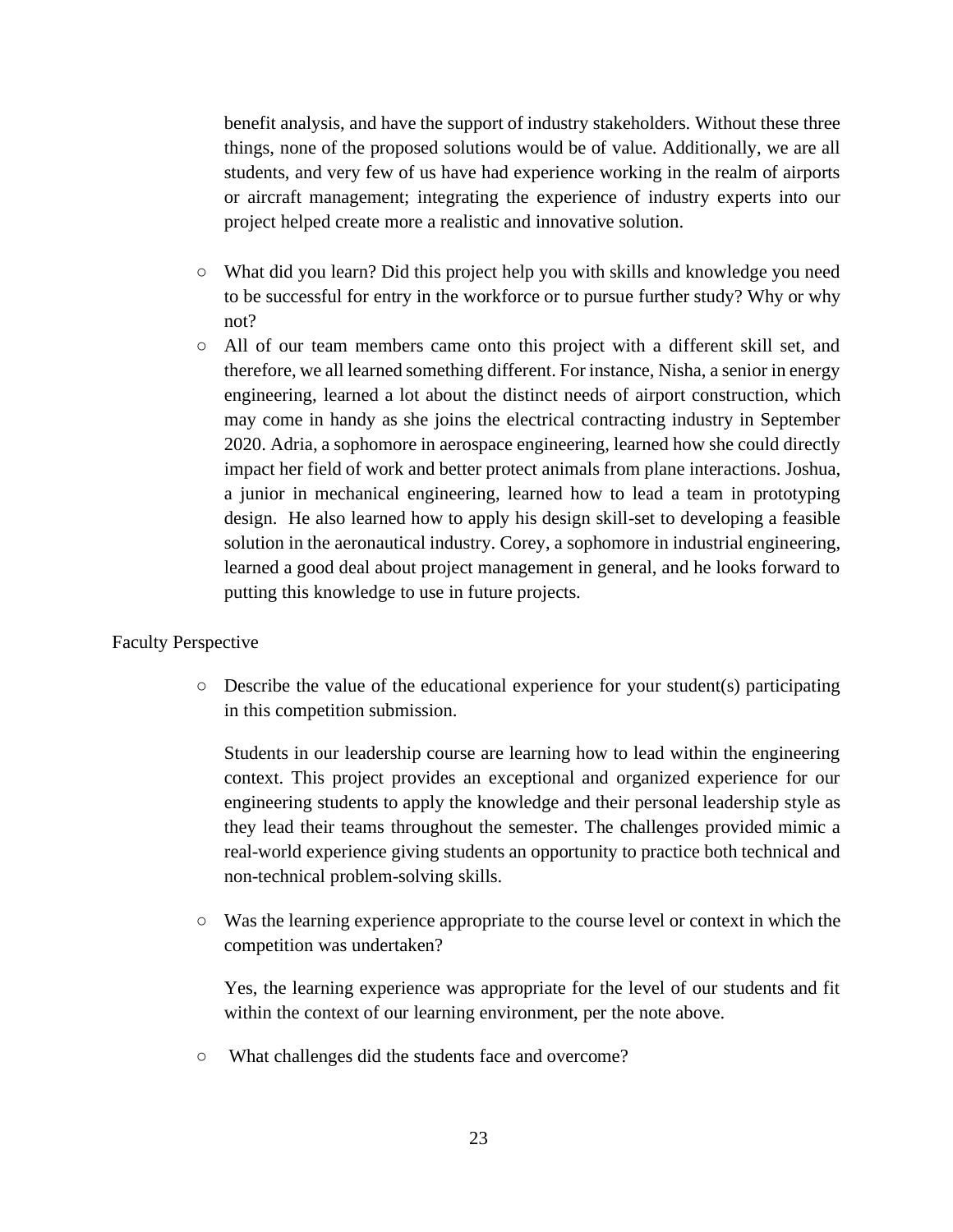Students faced some challenges getting in touch with experts and through that learned how important it is to talk with the "user" in order to come up with the best solution. Some students tried to jump ahead to the solution and not work through the design process to use all the information gathered in order to come up with a creative solution. They learned that user-centered research is important when coming up with solutions to challenges.

○ Would you use this competition as an educational vehicle in the future? Why or why not? Are there changes to the competition that you would suggest for future years?

Yes. We plan to continue to use it based on the organization, the well thought out options for projects, the support, and industry contacts. If you could make some of the appendices an online form and allow for one submission of some of the appendices if a group is turning in multiple projects.

<span id="page-22-0"></span>○ Would you recommend any changes to the ACRP competition?

No, we would not.